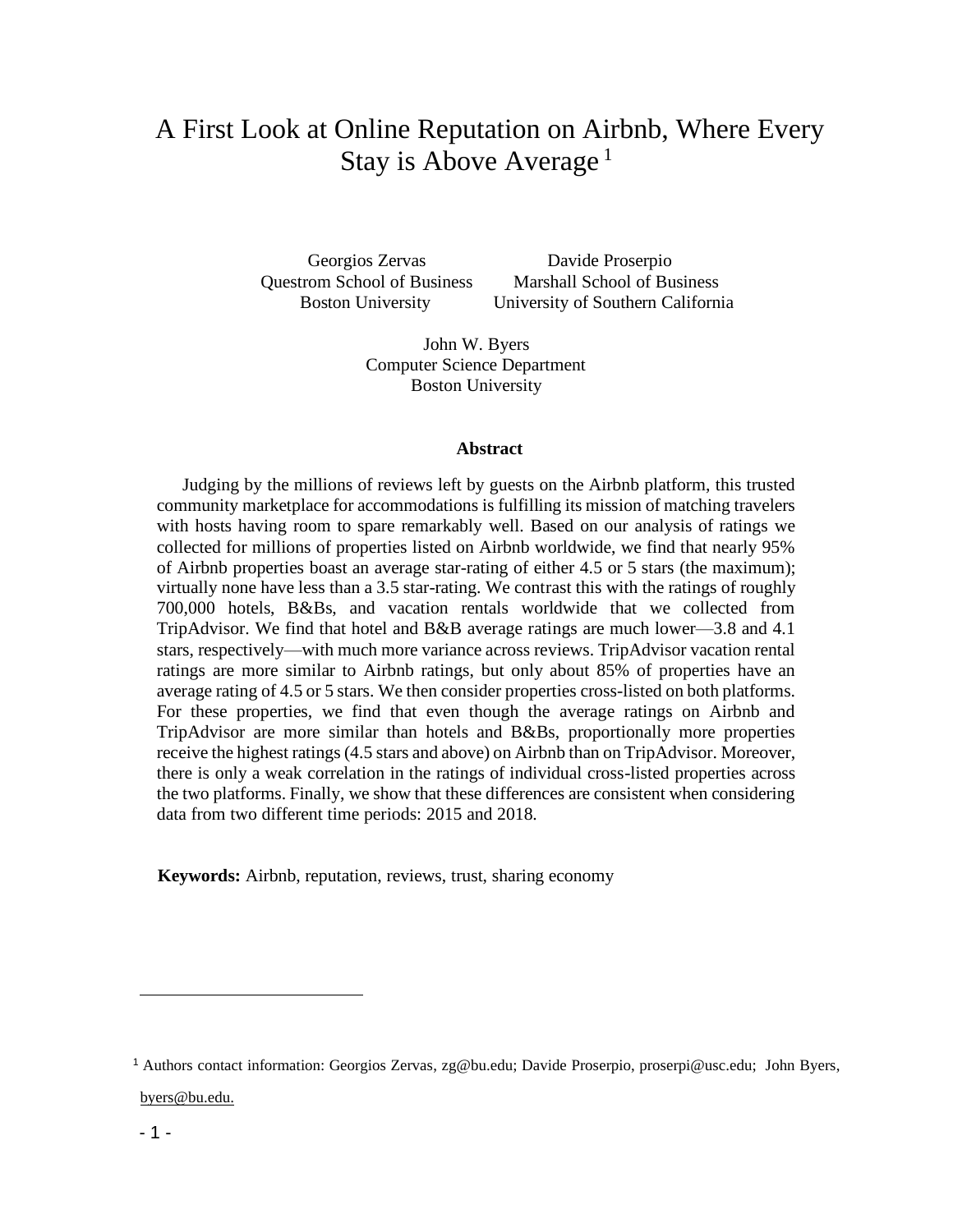## 1. Introduction

Online reviews are a significant driver of consumer behavior, providing a convenient mechanism for consumers to discover, evaluate, and compare products and services on the web. Yet users of existing review platforms generate distributions of star-ratings that are unlikely to reflect true product quality. Most empirical papers that have analyzed the distributions of ratings arising on major review platforms have arrived at a similar conclusion: ratings tend to be overwhelmingly positive, mixed with a small but noticeable number of highly negative reviews, giving rise to what has been characterized as a J-shaped distribution (Hu et al. 2009).

Considerable effort has been dedicated to understanding how these distributions arise. The abundance of positive reviews on online platforms has been linked to at least four different underlying phenomena in the literature: herding behavior, underreporting of negative reviews, self-selection, and strategic manipulation of reviews. All of these are plausible contributing factors on Airbnb. In the scenario of herding behavior, prior reviews and ratings could subtly bias the evaluations of subsequent reviewers (Salganik et al. 2006, Muchnik et al. 2013), using a mechanism similar to anchoring bias. The phenomenon of underreporting of negative reviews occurs naturally on sites that encourage twosided reviewing, where reviewers fear retaliatory negative reviews (Dellarocas and Wood 2008, Bolton et al. 2013, Fradkin et al. 2019). Self-selection bias arises when consumers who are a priori more likely to be satisfied with a product are also more likely to purchase and review it (Li and Hitt 2008) Finally, strategic review manipulation, typically undertaken by firms or providers who seek to artificially inflate their online reputations, is also operative (He et al. 2020, Luca and Zervas 2016, Mayzlin et al. 2014). Despite these concerns, over 70% of consumers report that they trust online reviews. The trust consumers place in online reviews is reflected in higher sales for businesses with better ratings and lower sales for businesses with worse ratings (Chevalier and Mayzlin 2006, Luca 2016).

In this paper, we evaluate the reputation system of Airbnb, a peer-to-peer marketplace for shortterm rental accommodation that has now facilitated tens of millions of bookings and serves as a poster child for the so-called sharing economy. Being a peer-to-peer platform, Airbnb relies on ratings and reviews: not only do they build trust and facilitate trade among individuals, but they also serve to help determine how listings are ranked in response to user queries. We focus on Airbnb because it has several unique attributes. First, while most review platforms studied to date predominantly evaluate products, goods and services, and professional firms, Airbnb reviews are much more personal and typically rate an experience in another individual's home or apartment. Therefore, the social norms associated with these intimate Airbnb transactions may not be reflected in previously observed rating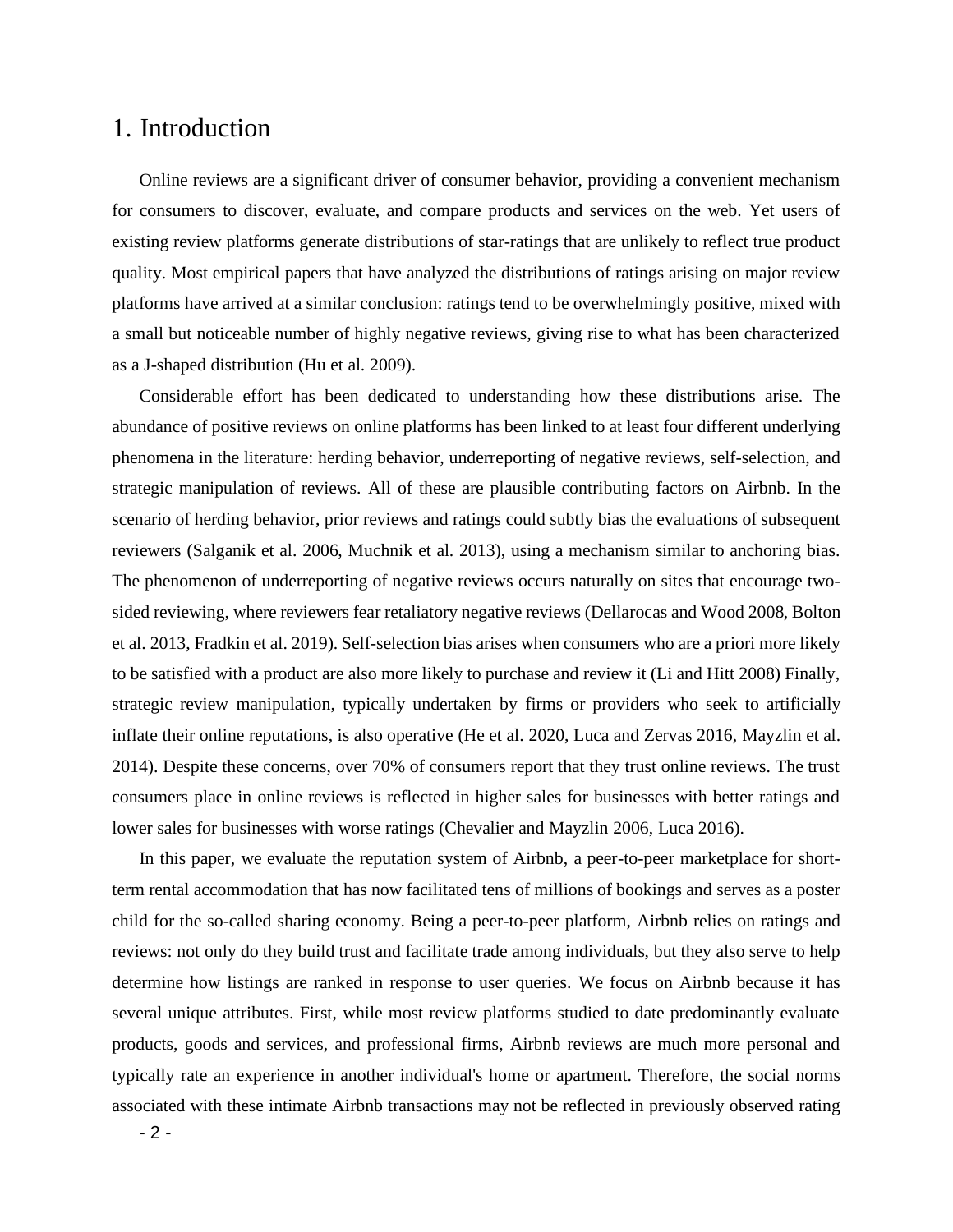distributions or captured by previously proposed review generation models. Indeed, both Fradkin et al. (2019) and Proserpio et al. (2018) find that the social aspect of Airbnb transactions plays an important role in the way users rate each other. Second, trust can be especially difficult to build in peer-to-peer marketplaces comprising the sharing economy, where participants face information asymmetries regarding each other's quality. Information asymmetries arise because buyers and sellers in the marketplace typically know little about each other; moreover, unlike firms with large marketing budgets, few of these individuals have an outside source of reputation or the means to build it, such as by investing in advertising or related activities. Therefore, a distinguishing feature of reviews on peerto-peer marketplaces like Airbnb is that for most marketplace participants, reviews on the platform are their only source of reputation.

We study Airbnb's reputation platform using a dataset we collected in 2015 and updated in March 2018, encompassing all reviews and ratings that are publicly available on the Airbnb website. Having Airbnb ratings and reviews for two periods gives us the opportunity to test the extent to which the findings obtained with early data continue to hold when using the more recent data. Overall, we find that our findings are consistent across periods.

Our first main finding is that property ratings on Airbnb are overwhelmingly positive. The average Airbnb property rating garners 4.7 stars, with 94% of all properties boasting a star-rating of either 4.5 stars or 5 stars in 2015, and 91% in 2018. While one can potentially dismiss such ratings as being highly inflated and therefore not carrying much information about the sellers' true quality, we find that the picture is more nuanced. For example, we find significant and distinctive variability in rating distributions when we examine ratings by accommodation type and especially when we examine ratings across US markets.

We then consider Airbnb ratings contrasted against those at another large travel review platform, TripAdvisor, which we collected in 2015 and updated in March 2020. We chose TripAdvisor both for its worldwide scope and scale and for its accommodation diversity, as the TripAdvisor website contains reviews for hotels, bed and breakfasts, and vacation rentals. We find that the average TripAdvisor hotel rating is 3.8 stars, which is much lower than the average Airbnb property rating. This suggests that while TripAdvisor ratings employ the same 5-star scale employed by Airbnb, TripAdvisor reviewers appear to have a greater willingness to use the full range of ratings than Airbnb reviewers. Considering reviews of TripAdvisor vacation rentals in isolation, however, we see that the distribution of ratings for those properties is much closer to (but still less skewed than) the distribution of ratings of all Airbnb properties. This comparison complicates the argument that Airbnb ratings are evidently more inflated than those on TripAdvisor: perhaps the texture and quality of Airbnb stays are in fact more comparable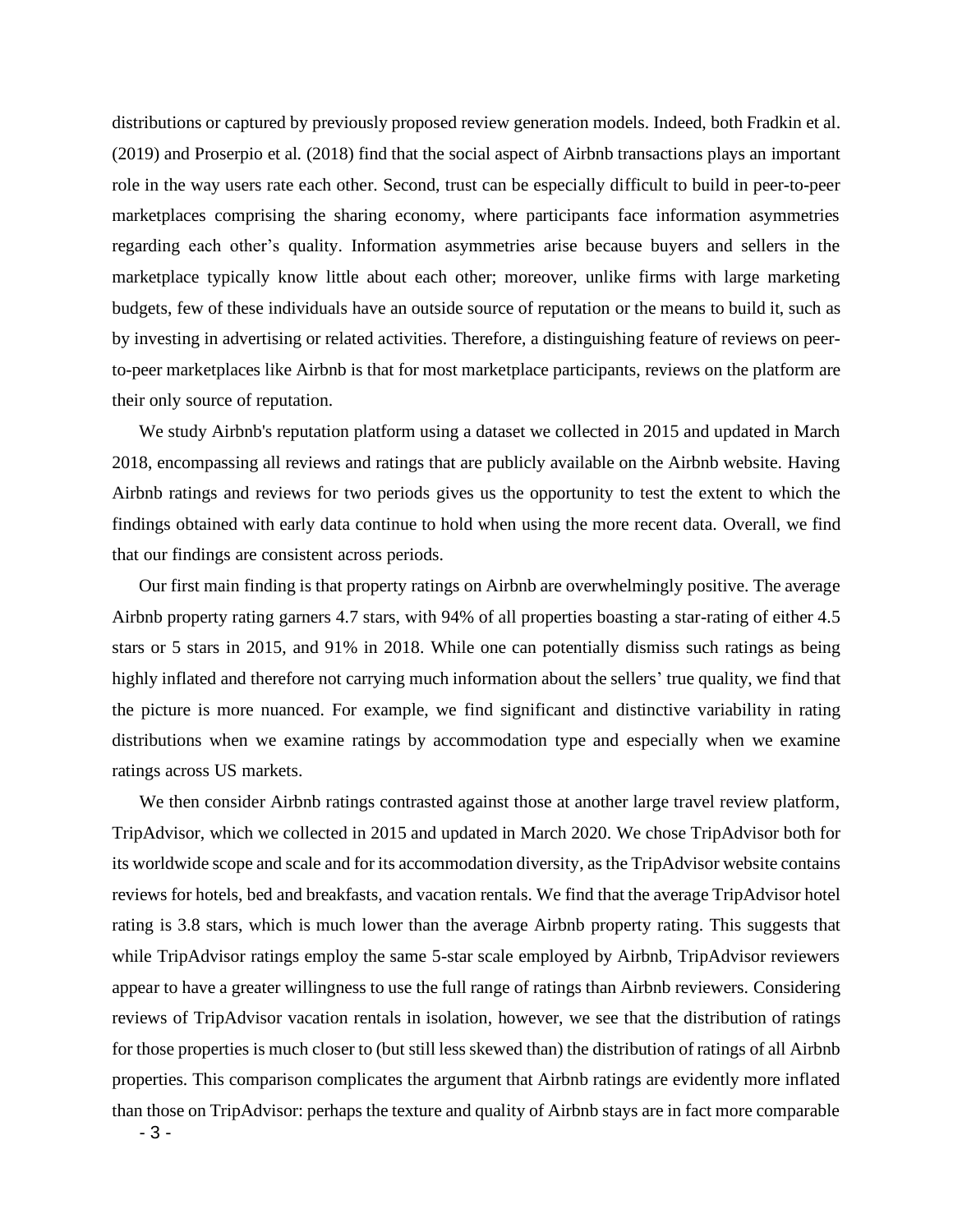to vacation rental stays. Alternatively, perhaps sociological factors are at work, whereby individuals rate other individuals differently or more tactfully than they rate firms such as hotels, independent of the platform.

Our final set of findings compares properties rated on both Airbnb and TripAdvisor in an effort to quantify cross-platform effects while controlling for heterogeneity in the kinds of properties listed on each platform. Linking these properties is itself a technically difficult procedure, as we describe in Section 3.1, and results in linkages of several thousand properties, most of which TripAdvisor classifies as B&Bs or vacation rentals. We find that differences in ratings persist even when we consider this restricted set of properties that appear jointly on both platforms. Specifically, we observe that 14% more of these cross-listed properties have a 4.5-star or higher rating on Airbnb than on TripAdvisor. To explain these differences, we first consider a theory proposed in prior work, i.e., that bilateral reviewing systems, as used in Airbnb, inflate ratings by incentivizing hosts to provide positive feedback so they are positively judged in return (Dellarocas and Wood 2008, Bolton et al. 2013). In fact, using a different methodology from ours, a recent study (Fradkin et al. 2019) reports on experiments they conducted on Airbnb to investigate determinants of reviewing bias, in which they implicate various factors, including fear of retaliation and underreporting of negative experiences, to varying degrees. In our work, we contrast cross-listed properties on Airbnb with TripAdvisor, which does not use a bilateral reviewing system and provides modest corroborating evidence for bias observed in this study. We then consider the extent to which ratings of linked properties on Airbnb and TripAdvisor are correlated and find only a weak (positive) correlation between the two sets of ratings. This suggests that TripAdvisor and Airbnb reviewers have distinctive preferences in ranking and rating accommodations.

Our observational analysis sheds more light on the reputation system used at Airbnb, and our collected datasets facilitate the further study of a root cause analysis to examine the managerial, marketing, and sociological implications of the high ratings seen in this sharing economy platform. Unlike most previous observational studies, which attempt to examine one review corpus in isolation, our linkage of datasets spans two competing platforms, from the sharing economy and the travel economy, respectively. This linkage affords a new opportunity to investigate questions regarding market structure within the travel review ecosystem as well as the future of the sharing economy more broadly.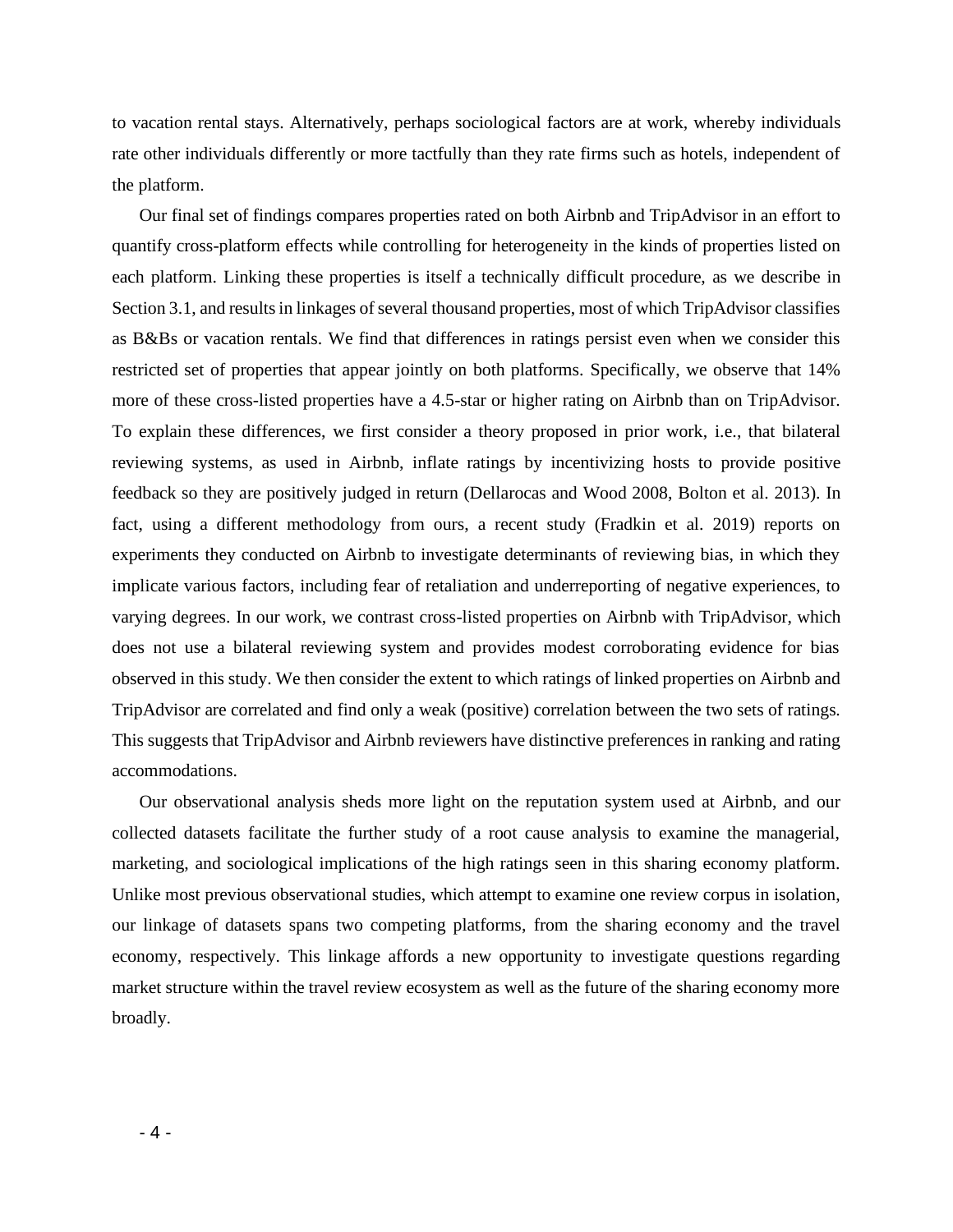# 2. Airbnb and TripAdvisor platforms

#### 2.1 Airbnb and its reputation system

Airbnb, founded in 2008, describes itself as a trusted community marketplace for people to list, discover, and book unique accommodations around the world. Millions of properties in about 200 countries can now be booked through the Airbnb platform, which has quickly become the de facto worldwide standard for short-term apartment and room rentals. Airbnb hosts offer their properties for rent for days, weeks, or months, and Airbnb guests can search for and book any of these properties, subject to host approval.

Hosts, guests, and properties each have their own dedicated webpage on Airbnb publishing usergenerated content. We specifically study the ratings of the reviews written by users that Airbnb publishes on these pages. Airbnb's bilateral reviewing system allows hosts and guests to review and rate each other at the conclusion of every trip, on a scale from one to five. The text of reviews written by guests is published both on their user page and on the page of the property they stayed at; reviews written by hosts appear on the user page of both the host and of the guest that stayed at one of the host's properties. <sup>2</sup> Unlike most other major travel review platforms, such as TripAdvisor and Expedia, Airbnb does not publish the star-ratings associated with individual review. However, Airbnb does prominently display summary statistics for each property, including the total number of reviews it has accumulated and its average rating rounded to the nearest half-star (provided the property has at least three reviews). Finally, starting in 2017, hosts have the additional option to publicly respond to reviews; these responses are displayed below the reviews they address and, unlike reviews, are not associated with any star-rating.

<sup>&</sup>lt;sup>2</sup> We note that all reviews on Airbnb are solicited and published subsequent to a verified trip, so we believe that review fraud by users, a problem that plagues other review platforms (including TripAdvisor), is not a significant factor on Airbnb.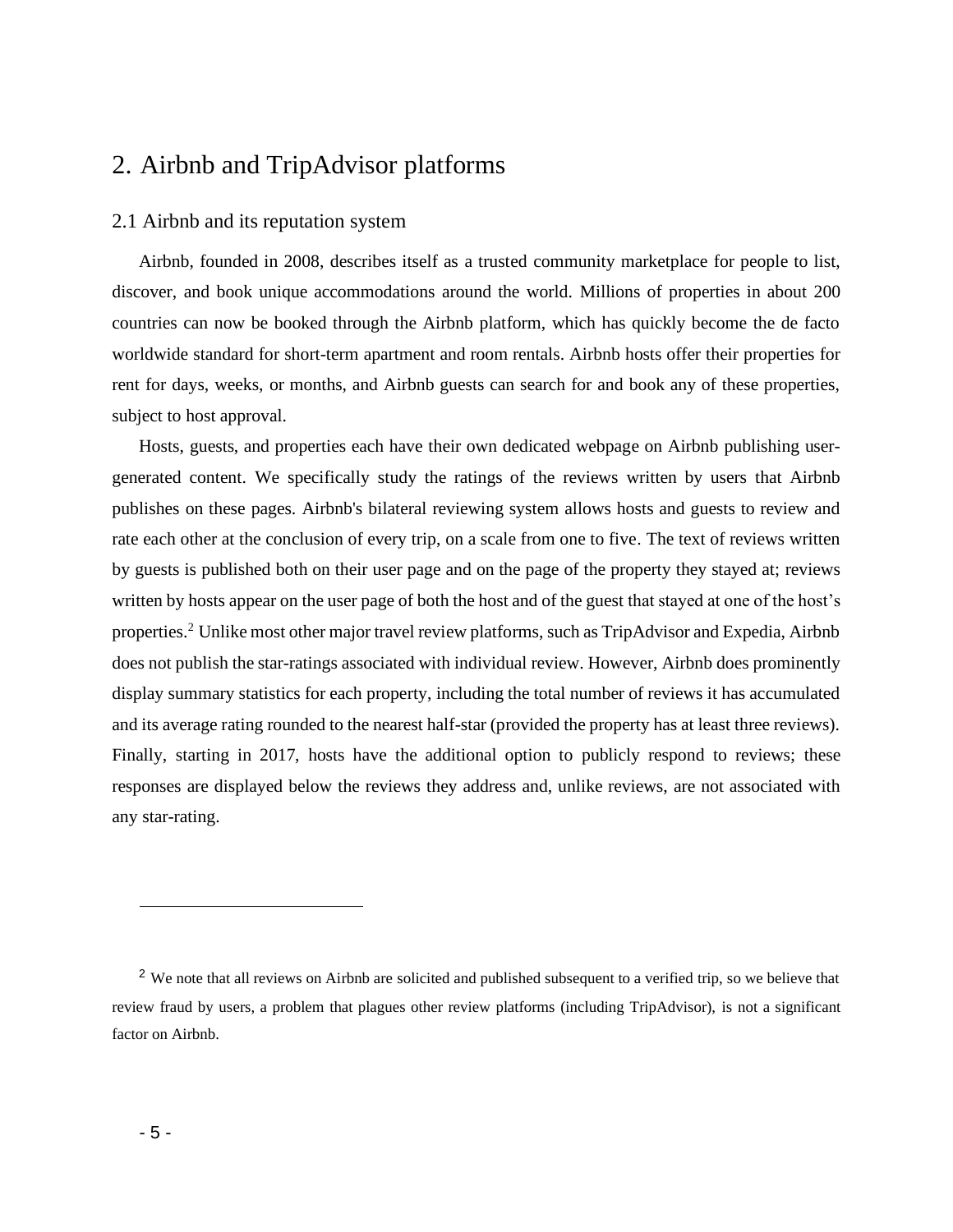Airbnb's reputation system went through a major iteration in the year prior to our initial collection efforts. Prior to July 2014, Airbnb published reviews immediately upon submission, which meant that for each transaction, the user to submit a review *last* could take into account their counterparty's previously submitted review. In July 2014, to limit strategic considerations in providing feedback (e.g., to limit retaliatory reviewing), Airbnb changed its reputation system to an embargo model, simultaneously revealing reviews only once both parties supplied a review for each other, or until 14 days had elapsed from the conclusion of the trip, whichever occurred first. After 14 days, no further reviewing of a completed trip is allowed. While we were not able to study the before-and-after effects of this change, evidence from a field experiment on Airbnb suggests that it did not have a major impact on rating scores (Fradkin et al. 2019).

#### 2.2. TripAdvisor and its reputation system

Founded in 2000, TripAdvisor is one of the world's largest websites for travel-related reviews. As of 2019, TripAdvisor contained 760 million reviews of 8.3 million accommodations (hotels, B&Bs, inns, vacation rentals), restaurants, experiences, airlines, and cruises.

TripAdvisor's unilateral reputation system allows anyone<sup>3</sup> to write a review about any property listed on the platform, and it does not require its user to have a TripAdvisor account to do so.<sup>4</sup> TripAdvisor displays both individual review ratings and average ratings rounded to the nearest halfstar aggregated at the property level for any property with at least one review. Also, beginning in 2009, TripAdvisor began to allow firms and property owners to respond to reviews. In Table 1, we present the key similarities and differences between the reputation systems of Airbnb and TripAdvisor.

### 3. Datasets

In this study, we combine information that we collected from both Airbnb and TripAdvisor during two different time periods, 2015 and 2018 (2020 for TripAdvisor). In so doing, we can compare the evolution of ratings on the two platforms over these two periods and test the extent to which the findings obtained with early data continue to hold when using the more recent data.

<sup>&</sup>lt;sup>3</sup> A proof of stay is not required by TripAdvisor for a user to write a review, unlike Airbnb.

<sup>4</sup> Reviews for users that decide not to create an account are listed anonymously as reviews written by "A TripAdvisor Member".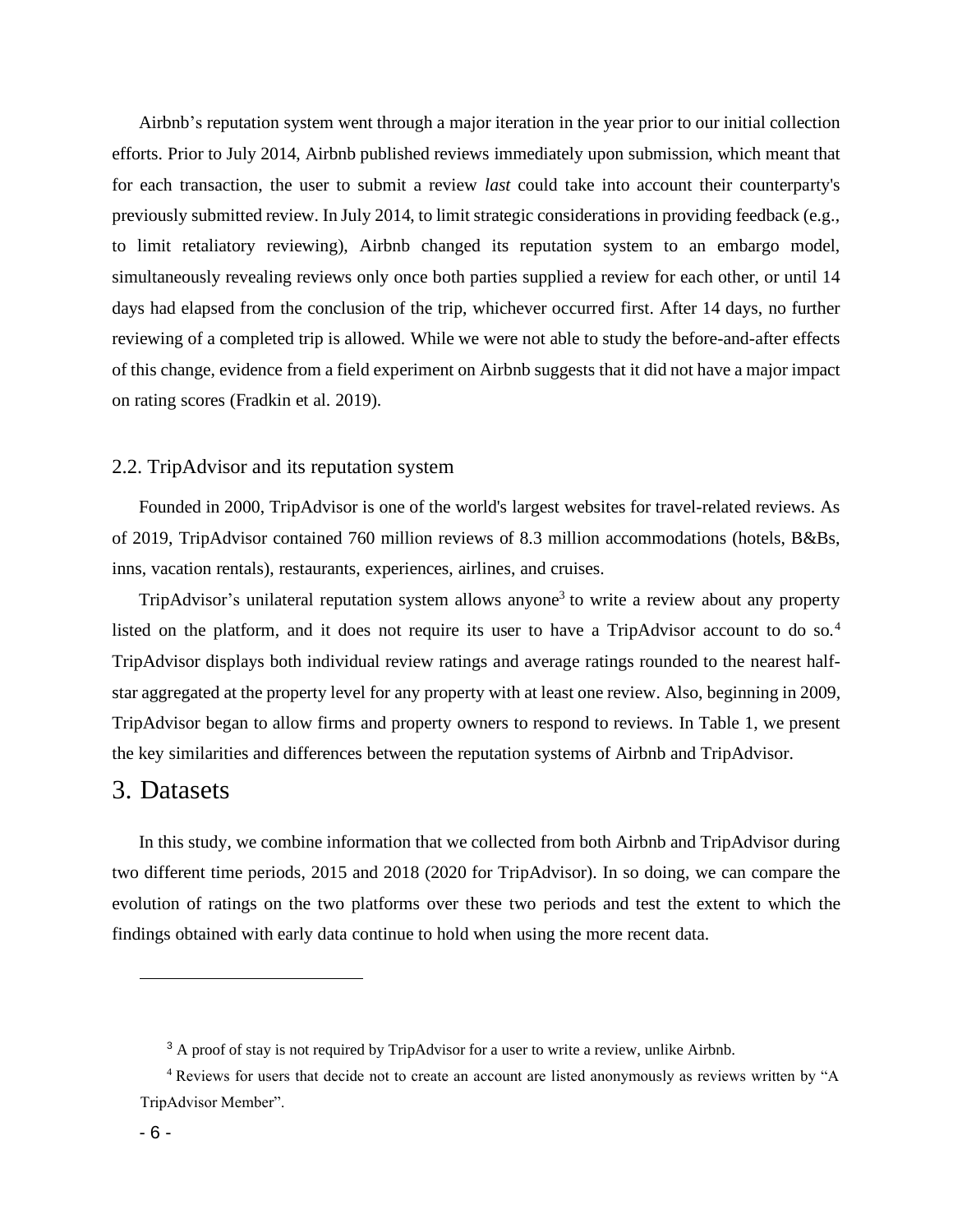For Airbnb, we collected two datasets about Airbnb properties listed worldwide at airbnb.com. For each property, published reviews accumulate over time, even as the other details of the property (e.g., photographs, rental price, amenities) vary over time. Therefore, a snapshot of Airbnb at time *t* observes the current time-varying attributes at *t* and the cumulative review history up through time *t.* The first dataset collected in 2015 contains information about 381,297 listings available on the platform in 2015 and the reviews for those listings during the period 2008-2015. The second dataset collected between 2015 and 2018 (the last scrape being in March 2018) contains updated information and reviews about any of the 381,297 listings that continue to exist up to 2018, and information and reviews about over 2.6M additional new listings. 5

For every property, we store its unique ID, its location, the number of reviews, and the currently displayed average star rating. Since Airbnb does not display an average rating for properties with less than three reviews, we remove those properties from our study. This procedure leaves us with about 200,000 and 1 million Airbnb properties for the 2015 and 2018 datasets, respectively.

We collected similar information from TripAdvisor. The first dataset contains information about over 500,000 hotels and B&Bs, and over 170,000 vacation rentals listed worldwide on the platform in 2015. The second dataset contains information about the same properties in 2020 (92% of the hotels available in 2015 were still available in 2020; however, only 23% of the vacation rentals were still available in 2020). For every property, we store its unique ID, its location, the number of reviews, and the currently displayed average star rating. After removing properties with fewer than three reviews (to maintain consistency with the collected Airbnb properties), our dataset contains 412,223 hotels and 54,008 vacation rentals in 2015, and 427,747 hotels and 24,547 vacation rentals in 2020.<sup>6</sup>

Our units of analysis are (average) property ratings on Airbnb and TripAdvisor, rounded to the nearest half-star. Throughout the paper, in the interest of clarity and to improve the paper's readability,

<sup>&</sup>lt;sup>5</sup> In an earlier version of this paper, we only used data up to 2015. This dataset was then updated over the years (until March 2018) by searching for existing and new properties available for rent on Airbnb and replacing old records with new records. This collection process makes it difficult to identify properties that are active (i.e., available for rent) and received reviews after 2015. However, as we discuss in the Web Appendix, we rely on Airbnb reviews timestamp to identify active listings in a specific year and provide robustness checks that support the validity of our results.

<sup>&</sup>lt;sup>6</sup> We are left with more hotels in 2020 than in 2015 because many properties accumulated reviews during the time period 2015-2020.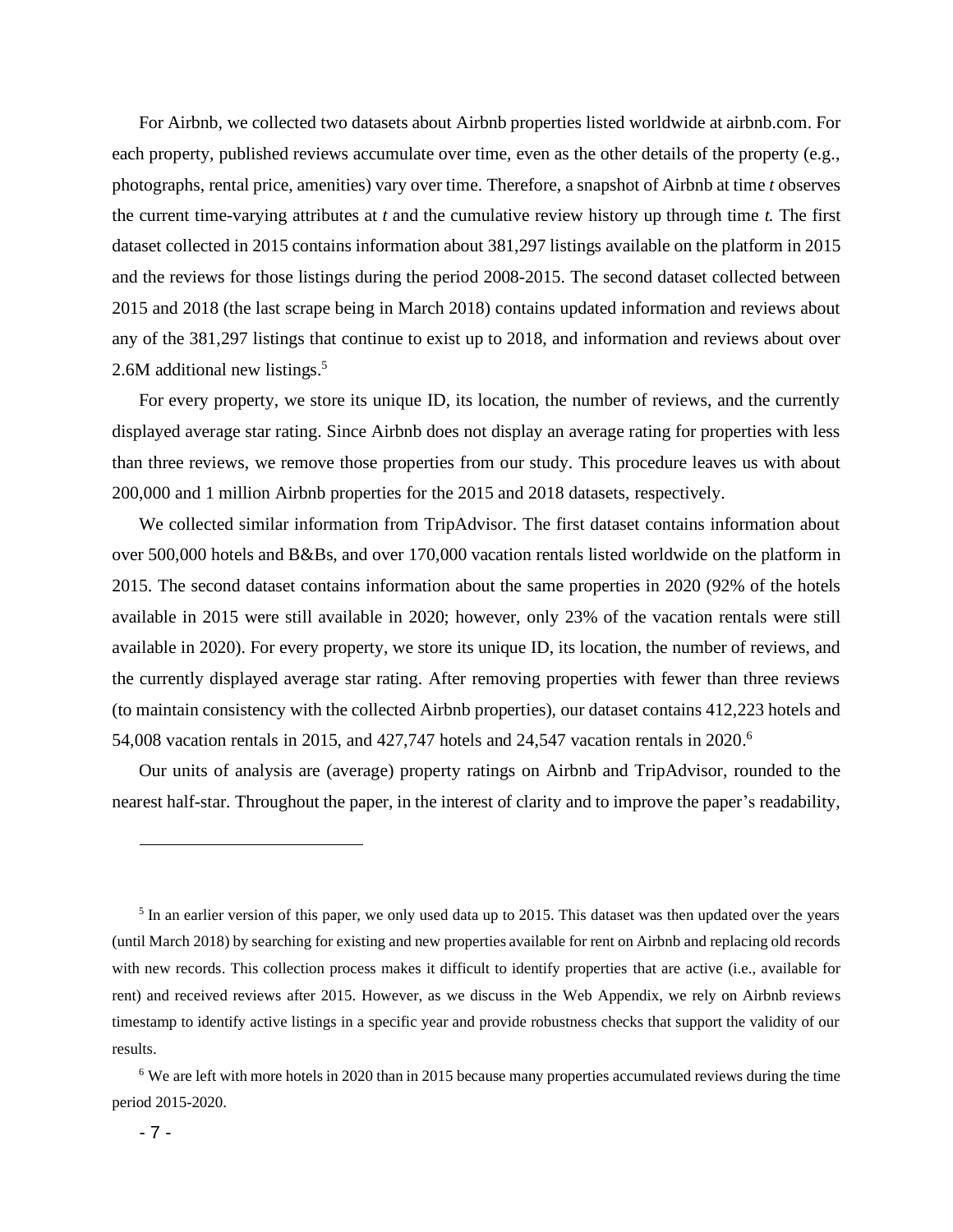when we compare Airbnb and TripAdvisor data, we refer to the most recent datasets period as 2018 (the earliest year between Airbnb and TripAdvisor most recent datasets).

### 3.1 Discovering properties cross-listed on Airbnb and TripAdvisor

To link properties listed on both sites, we undertook the following heuristic procedures to perform matching in the absence of a consistent cross-platform identifier. We start with the approximate latitude and longitude provided for each TripAdvisor and Airbnb property. We then computed pairwise distances between TripAdvisor and Airbnb properties, discarding all pairs that exceeded a 500-meter distance cutoff as non-matches.

Next, for every TripAdvisor property, we iterated through all Airbnb properties in a 500-meter radius and computed a string similarity between the respective property names and descriptions on both sites. For vacation rentals on TripAdvisor, we additionally matched on the property manager name. If the resulting string similarity was above a high threshold, we kept this pair as a possible match.<sup>7</sup> Finally, for each Airbnb property, if there existed a unique TripAdvisor property amongst the possible matches, we kept this pair.<sup>8</sup> Using the 2015 datasets, this process generated 2,234 matches between 1,959 unique TripAdvisor properties and 2,234 unique Airbnb properties with at least three reviews. Using the most recent datasets, we find 1,843 matches between 1,549 TripAdvisor properties and 1,843 Airbnb properties with at least three reviews. Note that because we do not have updated information on some of the TripAdvisor vacation rental properties and because properties on each platform accumulated reviews in the past few years, the overlap between cross-listed properties in 2015 and 2018 is  $1,248$  pairs.<sup>9</sup>

<sup>7</sup> Our results are not sensitive to the threshold used.

<sup>8</sup> This procedure links each Airbnb property to at most one TripAdvisor property, but it allows for multiple Airbnb properties to be linked to the same TripAdvisor property. This is quite common, as Airbnb listings are typically at the granularity of individual rooms, whereas TripAdvisor listings are at the granularity of the property (e.g., B&B).

<sup>&</sup>lt;sup>9</sup> In the Web Appendix, we replicate our findings using this subset of listings and obtain similar results.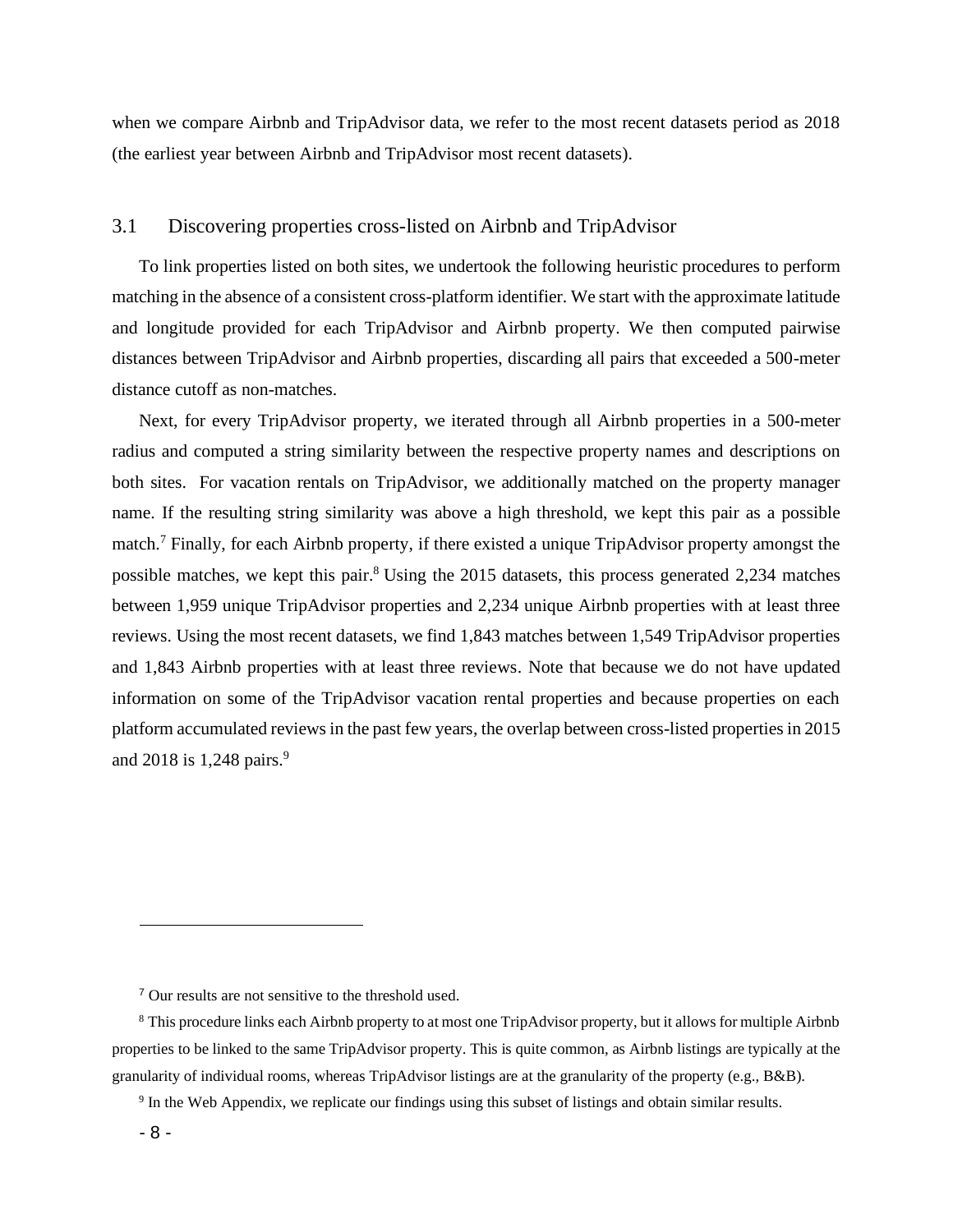To evaluate the quality of our matches, we manually inspected a few hundred of them and were satisfied that only in a handful of cases were properties incorrectly associated.<sup>10</sup> Moreover, these errors did not appear to be systematic in any way and therefore would not introduce bias in our analyses.

## 4. Distributions of ratings: Airbnb vs. TripAdvisor

We begin our empirical evaluation by presenting basic statistics about the distribution of ratings on Airbnb and TripAdvisor. The top panel of Figure 1 displays the distribution of Airbnb property ratings in our worldwide dataset. We find that these ratings are overwhelmingly positive, with over half of all Airbnb properties boasting a top 5-star rating, and 94% (91%) of properties rated at 4.5 stars or above in 2015 (2018). These ratings seem unusually positive, but are they truly? To the extent that Airbnb is an accommodation platform that directly competes with hotels (Zervas et al. 2017), a comparison between Airbnb and hotel ratings can be informative. The second panel of Figure 1 shows the distribution of all hotel ratings in our TripAdvisor dataset, computed using the same methodology as the Airbnb ratings. The distribution of TripAdvisor property ratings is clearly much less extreme, and this is independent of whether we use the 2015 or 2018 dataset. In 2015, for example, only 4% of hotels carry the top 5-star rating, and only 26% are rated 4.5 stars or above. This difference is also reflected in the means of the two distributions: 4.7 stars for Airbnb and 3.8 stars for TripAdvisor.

Product heterogeneity is one potential explanation underlying these differences. To compare against a more similar baseline, we exploit the fact that TripAdvisor, which is best known as a hotel review platform, also contains reviews for B&Bs and short-term vacation rentals. The third and fourth panels of Figure 1 plot the rating distributions of these property types on TripAdvisor, which are arguably more similar to the stock of Airbnb properties than hotels. These distributions visually and statistically yield less extreme differences: the average TripAdvisor B&B rating is 4.2 stars in 2015 and 4.1 stars in 2020, while the average TripAdvisor vacation rental rating is 4.6 stars in 2015 and 4.7 stars in 2020. Yet differences remain in the tails of these distributions, with only 56% (52%) of B&Bs and 84% (88%) of vacation rentals rated at or above 4.5 stars in 2015 (2018), compared to 94% (91%) for Airbnb. A basic observation we can draw from this analysis is that average ratings, even within a

 $10$  Similar techniques based on heuristic and checks have been used in different settings, i.e., matching advertising spending and TripAdvisor hotel reviews (Hollenbeck et al. 2019).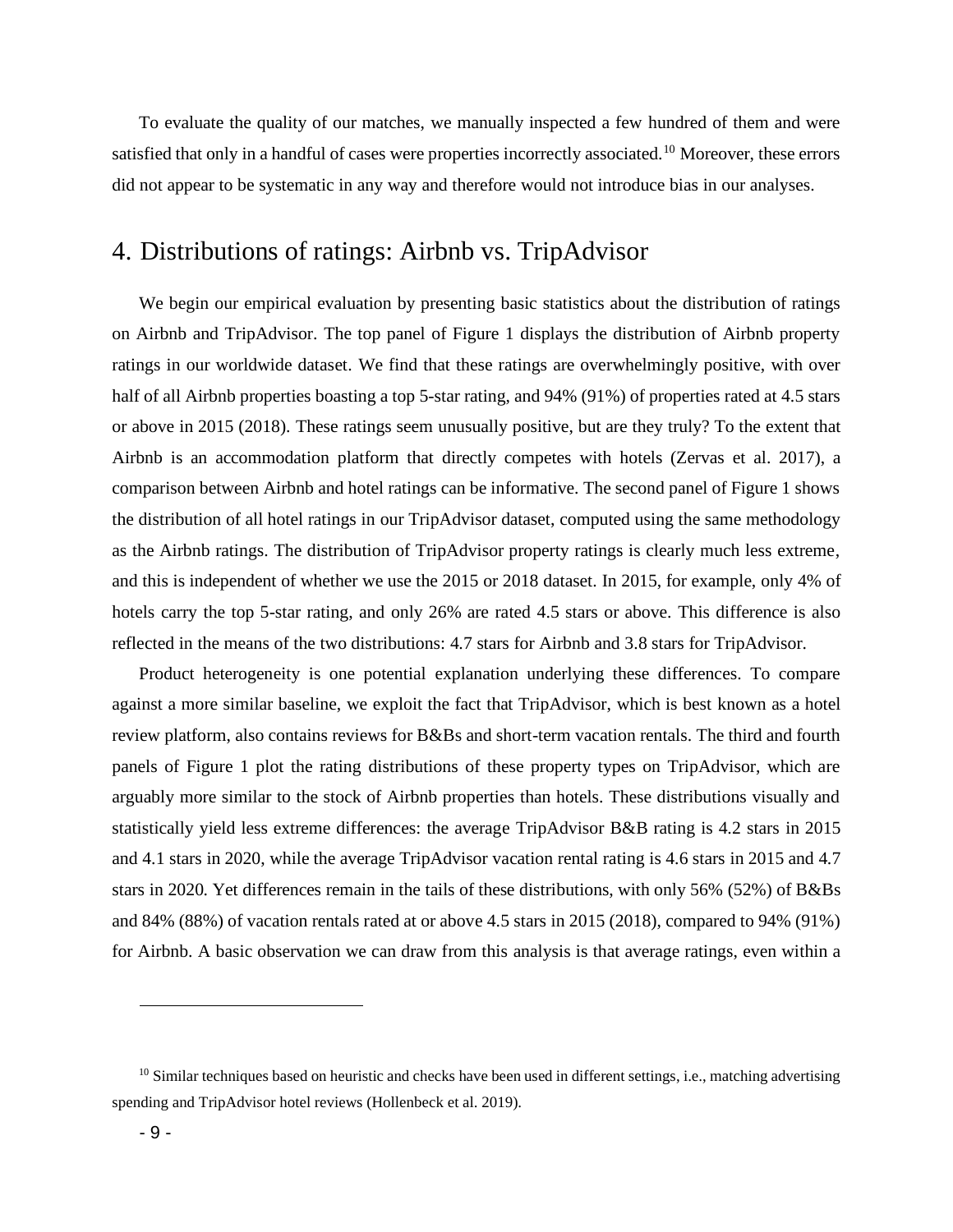platform, are clearly influenced by product mix. A simple linear regression backing these findings confirms that these differences are statistically significant.

Next we consider the possibility that while the overall distribution of Airbnb property ratings is highly positive, there exist specific market segments that have a less skewed distribution. To better understand potential heterogeneity underlying the distribution of property ratings, we segment properties by various attributes. First, in Figure 2 we plot the distribution of Airbnb ratings by accommodation type in 2015 and in 2018. We find evidence of limited variation in ratings: apartments and shared rooms have higher ratings than B&Bs and small hotels, but in all cases the fraction of ratings that are 4.5 stars or higher is at least 90%. Second, in Figure 3 we plot the distribution of property ratings by geographic market for six major US cities, analogous to the worldwide comparison between Airbnb properties and TripAdvisor hotels in the top two panels of Figure 1. For Airbnb, while we find evidence of considerable variation in the relative frequency of 4.5- and 5-star Airbnb ratings across cities, the fraction of ratings at or above 4.5 stars is consistently high. In contrast, while the distribution of TripAdvisor ratings by city also reveals considerable variation by city, TripAdvisor ratings continue to be less extreme than Airbnb ratings. Referring back to Figure 1, we found an overall difference of nearly 1 star between Airbnb ratings and TripAdvisor hotel ratings, and this is true independent of the observation period. Figure 3 shows that while this difference persists, there is considerable variation by city. For example, among the 6 cities we plot, the difference is highest in Los Angeles (1.2 stars) and considerably lower in cities like Boston and New York (0.6 to 0.7 stars). An interesting direction for future research is to conduct a root cause analysis of the differences between Airbnb and hotel ratings by city: are they due to differences in tourism demand? Are they due to differences in the supply of both Airbnb properties and hotels? Or, are they due to differences in travelers (demographics, taste, etc.)?

## 5. Comparing properties listed on both platforms

To better understand the source of these cross-platform differences in property ratings, we next consider those *cross-listed* properties that we linked using the methods described in Section 3.1. Recall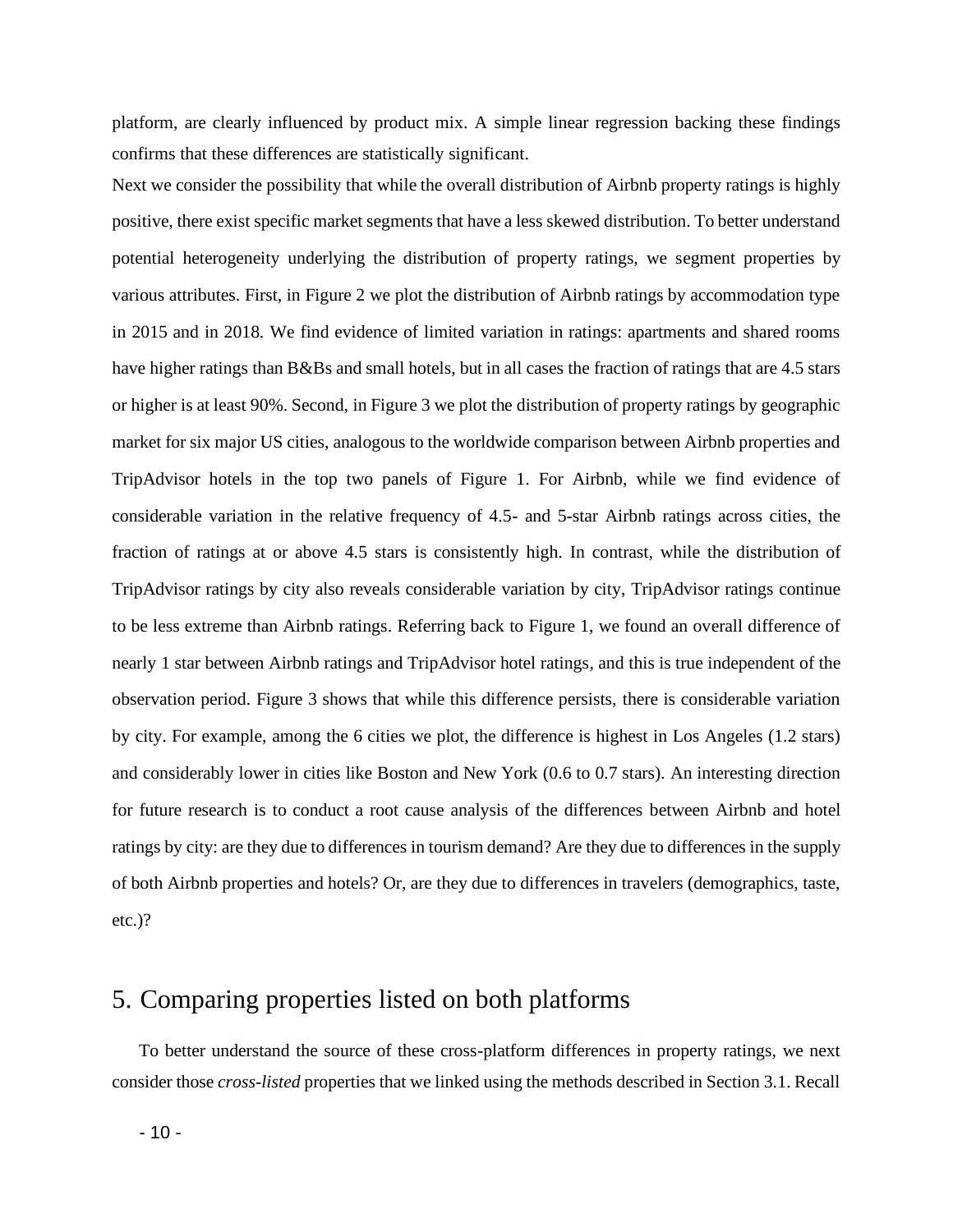that the use of cross-listed properties allows us to control for differences in ratings arising from property heterogeneity across Airbnb and TripAdvisor. In addition, the study of cross-listed properties opens up other research questions that we are just beginning to explore and outline here. We first provide descriptive evidence for how ratings of cross-listed properties differ across platforms, consider possible explanations for these differences, and close with future directions for exploration.

### 5.1 The distribution of ratings for cross-listed properties

Our analysis thus far considered properties listed on each platform individually. We now limit our analysis to cross-listed properties to address a possible confounding effect: that differences in ratings could systematically arise because distinct sets of properties are listed on the respective platforms. We present the distributions of ratings for cross-listed properties in Figure 4. Here we find that the distributions of Airbnb and TripAdvisor ratings mirror the distributions shown in the top and bottom panels of Figure 1, with 14% more properties rated 4.5 stars or above on Airbnb, and a 0.1-star difference in the means of the distributions (these results apply to both 2015 and 2018). As was the case in our previous platform-wide analysis, we again observe that even cross-listed properties are rated higher on Airbnb than on TripAdvisor.

This comparison of cross-listed properties suggests that property heterogeneity alone is unlikely to fully explain the Airbnb-TripAdvisor rating gap. While a variety of factors could be causally responsible for this bias, one in particular from the platforms literature stands out. Specifically, several empirical papers (Dellarocas and Wood 2008, Cabral and Hortacsu 2010, Bolton et al. 2013) find that bilateral reputation mechanisms create strategic considerations in feedback giving, which in turn cause underreporting of negative reviews due to fears of retaliation. As Airbnb uses a bilateral review system (guests can rate hosts and hosts can rate guests), whereas on TripAdvisor only guests rate host properties, this platform difference is operative in practice. Indeed, in a controlled experiment on Airbnb, Fradkin et al. (2019) observed bias arising from bilateral reviewing on Airbnb, although, interestingly, the size of this bias was rather small. While higher ratings on Airbnb are consistent with reciprocity bias, we should not rule out differences in ratings due to reviewer self-selection—that is, a separation of reviewers across the platforms based on their distinct tastes. Indeed, recent theoretical work (Zhang and Sarvary 2014) has shown that in the presence of multiple review platforms, reviewers may split up according to their unique tastes. Future research can try to answer the following questions: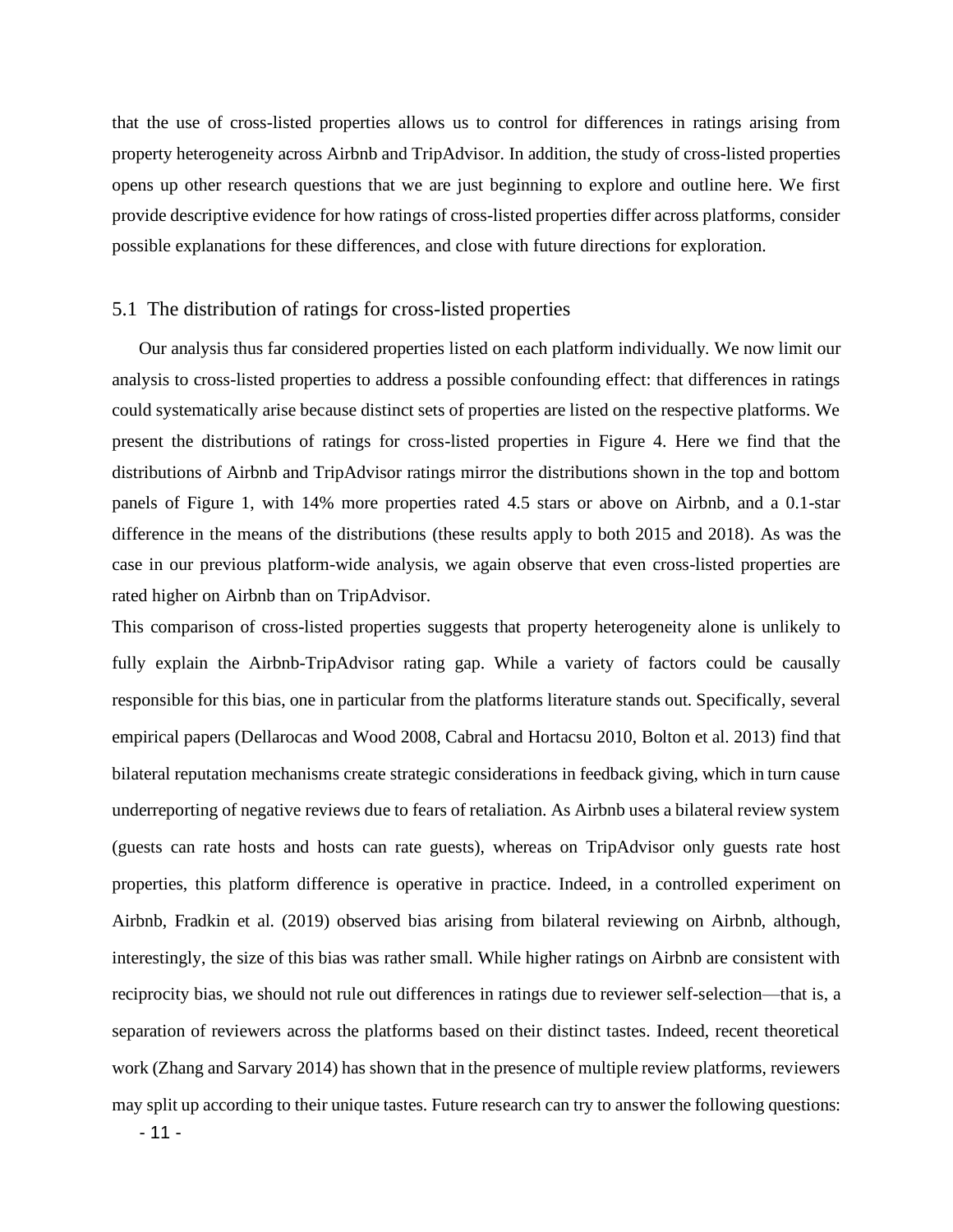can the higher ratings of Airbnb we observe be explained by differences in preference between Airbnb and hotel travelers? Or, can the higher ratings of Airbnb we observe be explained by differences in reviewing behavior between Airbnb and TripAdvisor travelers?

### 5.2 How well do Airbnb ratings predict TripAdvisor ratings?

Our analysis thus far has focused on understanding differences in the distributions of ratings across TripAdvisor and Airbnb. Beyond a comparative evaluation of the two platforms, there is also considerable interest in understanding why differences in the relative rankings of properties across the platforms occur (Sun et al. 2010, Shani and Gunawardana 2010). For example, consider two properties listed on both Airbnb and TripAdvisor. Suppose that on Airbnb, property A has a higher rating than property B. Is the same true on TripAdvisor? More broadly, to what extent do ratings on one platform predict ratings on the other? To answer this question, we focus on cross-listed properties and regress the Airbnb rating of each property on its TripAdvisor rating. Note that even though TripAdvisor ratings are on average lower, they could still in principle perfectly predict Airbnb ratings (and vice versa). For example, TripAdvisor and Airbnb users could have similar tastes but a different interpretation of the 5-star rating scale, with TripAdvisor reviewers grading on a stricter curve. Therefore, differences in the means of these distributions do not predetermine the outcome of this analysis. The results of this regression are shown in Table 2 and Table 3 for the 2015 and 2018 datasets. While a significant positive association exists between the ratings of cross-listed properties across the two platforms, the adjusted  $R<sup>2</sup>$  of the model is low, suggesting that ratings on one platform explain only a small degree of variation in ratings on the other.

One concern with this analysis is that we are comparing properties across different geographic markets and price segments. However, most travelers limit their search for accommodation to a specific location within a target budget. Therefore, while ratings are not predictive overall, they could have more explanatory power within tightly defined market segments. For instance, it could be the case that TripAdvisor users prefer higher-priced accommodations, while Airbnb users are more price conscious. Yet when comparing properties within each price segment, users' relative preferences are the same. Motivated by this observation, we incorporate city and price-quantile dummy variables in the second and third columns of Tables 2 and 3. We see only a modest increase in the adjusted  $\mathbb{R}^2$ . Overall these results suggest that while on average better-rated properties on Airbnb are better-rated on TripAdvisor, there is a great deal of unexplained variation in the joint distribution of ratings across the two platforms,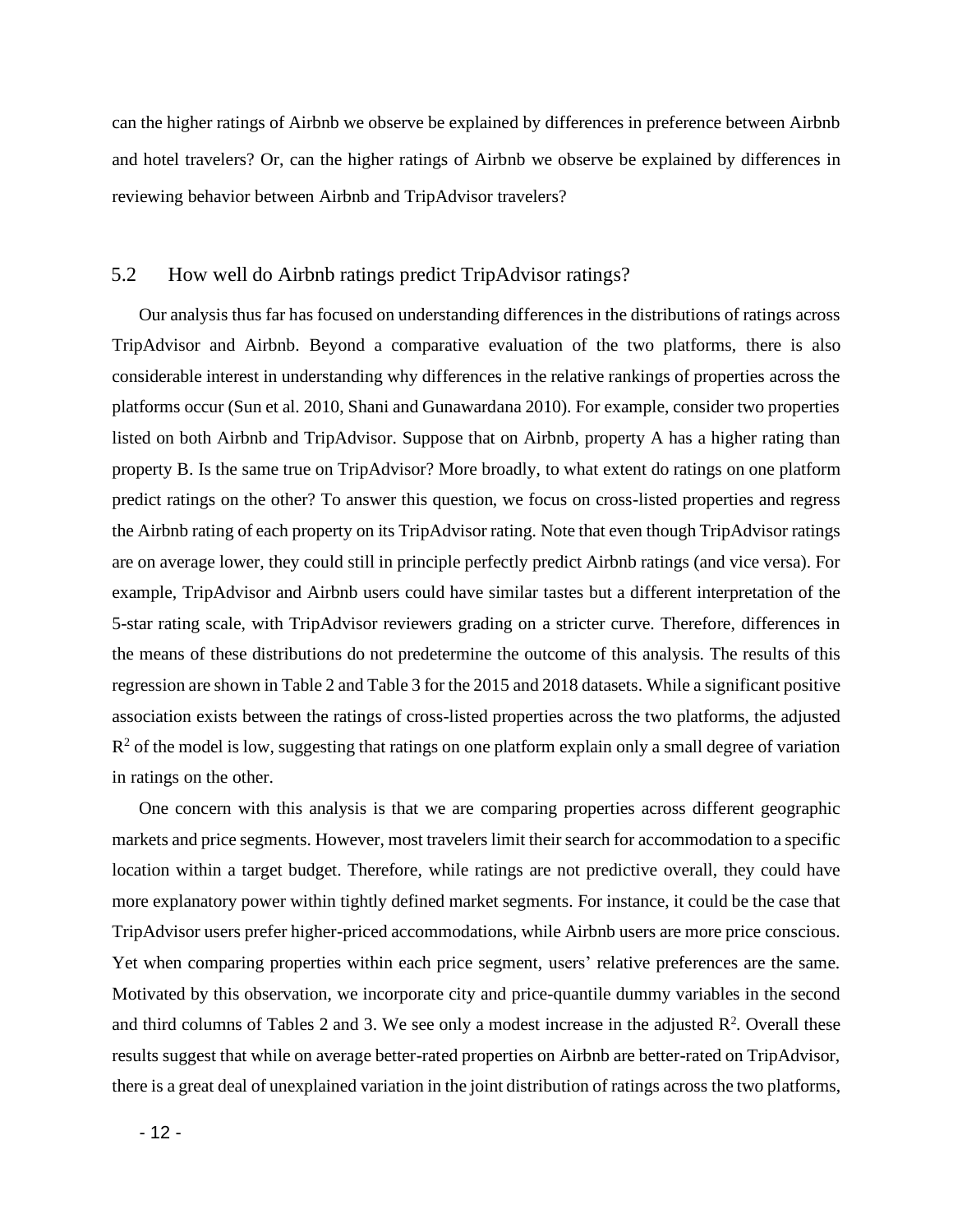even within tightly defined market segments. Perhaps, differences in consumer behavior and preference between the two platforms can help explain the remaining variation.

#### 5.3 From ratings to rankings

We next turn our attention to analyzing the rankings of cross-listed properties on the two sites. This non-parametric comparison serves as a robustness check, since consumers could interpret ratings relatively rather than absolutely, preferring a 5-star property to 4-star property, but not necessarily ascribing much meaning to the magnitude of the star difference.

While different consumers will use different ranking heuristics, we focus on what we consider to be a reasonable, but far from universal, ranking algorithm. First, within each city we rank properties by their star-rating. Then, among properties with the same star-rating, we break ties by using the number of reviews, which is typically prominently displayed on review platforms. This choice coincides with the intuition that a 5-star property with 100 reviews is likely to contain a smaller margin of error than a 5-star property with one review, making it a less risky choice for a consumer. Finally, we break ties among properties with the same rating and number of reviews lexicographically. This is a conservative approach, as it implies that properties tied by star-ratings and number of reviews will be ranked in the same way across the two platforms. We then compute the Kendall rank correlation for the four major cities (Los Angeles, Miami, New York, and San Diego). Such correlations are generally small, ranging from 0.05 (San Diego) to 0.33 (Los Angeles) in 2015, and they slightly increase in 2018 (see Table 4). While there are some cross-city differences in terms of correlations in 2015, these largely disappear by 2018. Identifying the causes of these differences remains an interesting future research direction: Are they due to differences in city characteristics, differences in the travelers that visit these cities, or differences in the type of supply (Airbnb properties and hotels) offered in these cities?

Overall these results support our regression analysis. Airbnb and TripAdvisor reviewers exhibit little agreement: TripAdvisor and Airbnb ratings are only weakly correlated, with the relative rankings of properties varying to a significant degree across the two sites.

One limitation of our work is that the cross-listed properties we have discovered constitute a small fraction of the inventory available on either site. That said, any cross-listed properties that our heuristics did not successfully match would not alter the relative order of the properties we have discovered. However, the unlikely possibility remains that there is much higher correlation in the ranks and ratings of cross-listed properties we have not matched.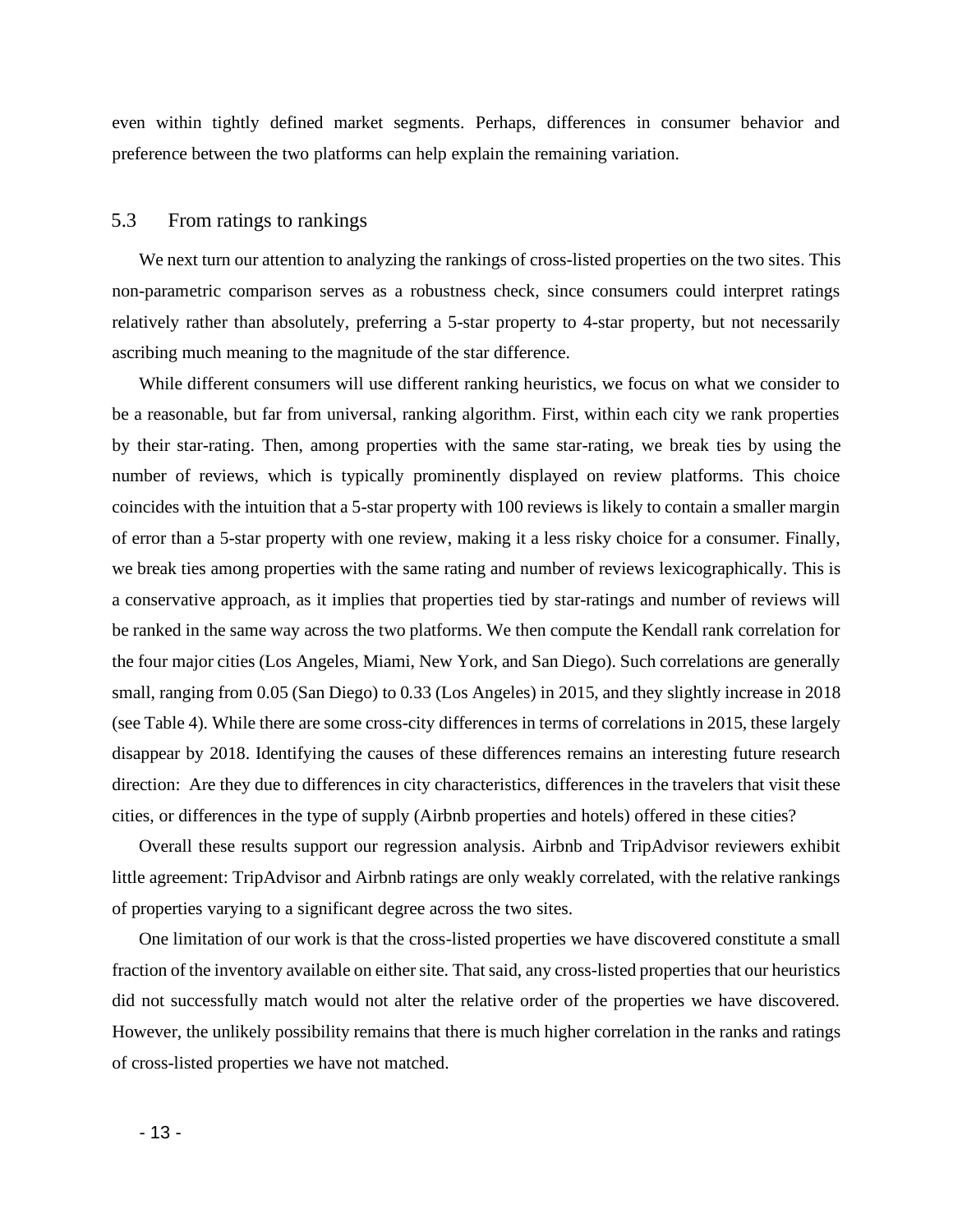## 6. Managerial implications and future directions

Our findings have important implications for platforms and consumers. For platforms, our results show that the design of a reputation system and the nature of the transactions might have a strong impact on the reviews and ratings posted on the platform; moreover, these effects cannot be easily explained by previously studied phenomena such as retaliation, reciprocal ratings, or fake reviews. This is because starting in mid-2014, Airbnb made changes to its reputation system, making it harder for its users to game the reputation system and because fake reviews on Airbnb are very costly.<sup>11</sup> Both Fradkin (2019) and Proserpio et al. (2018) arrive at similar conclusions, providing additional evidence suggesting that the social interaction part of an Airbnb stay might play an important role in driving up user ratings.

More generally, while review and booking platforms strive to maintain unbiased ratings, our results provide strong evidence suggesting that achieving this goal is hard. Despite the fact that platform design has improved over the past decade or so, there are platform characteristics that can affect ratings and that cannot be easily changed (e.g., whether transactions involve a social component, or whether transactions are between peers or between a peer and a firm). This means that higher ratings like those observed on Airbnb might be an idiosyncratic feature of Airbnb and similar platforms. Indeed, similar rating distributions have been observed on other peer-to-peer platforms such as Uber.<sup>12</sup>

The implications for consumers are less clear. Our findings suggest that consumers looking for a property are likely to be exposed to different ratings and rankings for the same properties on different platforms, which in turn might affect their final choices. Whether these final choices are sub-optimal and therefore welfare-reducing is an open question. It could also be the case that consumers with similar tastes in accommodations gravitate toward the same platform, in which case platform diversity can be welfare-enhancing.

Turning to future research directions, our work opens more questions than it can answer. First, while we show that ratings on Airbnb are more positive than those on TripAdvisor, we are not able to pin down a specific explanation for this finding, and more research is needed to better understand the

<sup>&</sup>lt;sup>11</sup> Only guests with a past stay can write a review, and the minimum transaction cost on Airbnb is \$10 plus Airbnb service fees.

<sup>12</sup> See, for example, https://theatlas.com/charts/4y8zfUM9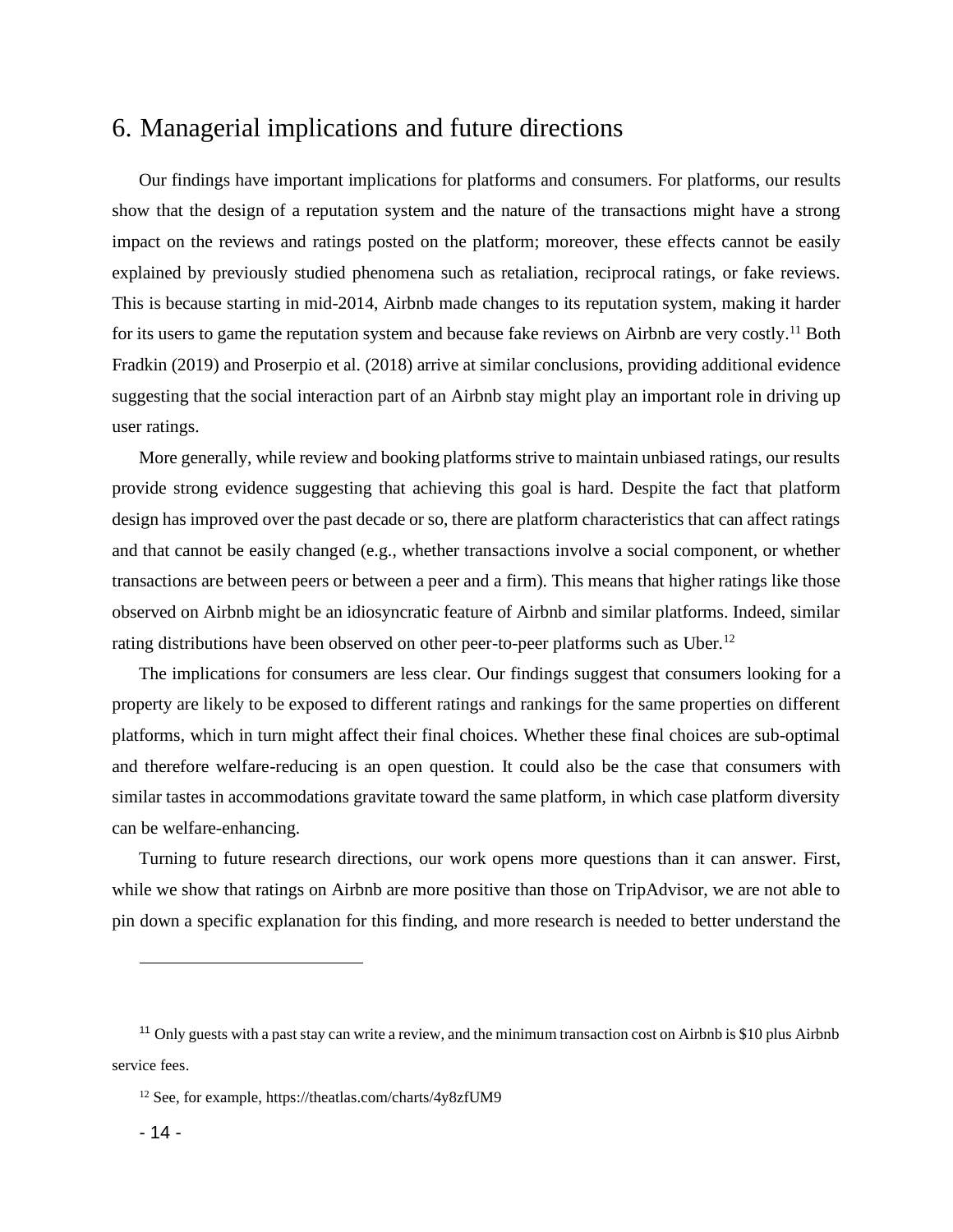causes behind our results. For example, researchers can investigate the following questions: are Airbnb travelers simply more positive than hotel travelers? And, if so, why? Or, is it easier to leave a negative review when the other party is a hotel as opposed to a person?

Second, our findings have the potential to be of consequence for platforms and consumers. Platforms like Airbnb and Uber continue to prosper and grow despite the distribution of ratings we observe, which seems to suggest that consumers are satisfied with their choices; so far this seems to be a win-win situation. This leads to the following research questions: are consumers harmed from the bias we document? Or, are ratings and reviews still informative and consumer choices optimal?

Finally, our work underscores the importance of platform design and the effect that different designs have on reviews and ratings: are higher Airbnb ratings due to a better platform design that facilitate better matches between hosts and guests? We expect to see more research looking at the effect of different designs on different outcomes such as consumer choices, platform utilization, and consumer reviews and ratings.

## 7. Conclusion

Reflecting on Airbnb in context, research in other online marketplaces indicates that positive ratings are critical to entrepreneurial and platform success when they play such a prominent role in ranking and user selection. One widely referenced experiment in online entry-level labor markets (Pallais 2014) demonstrates that a single detailed evaluation can substantially improve a worker's future employment outcomes. At the platform level, recent work (Nosko and Tadelis 2015) shows that eBay buyers draw inferences about the eBay marketplace at large based on their experiences with specific sellers, and that buyers who have a poor experience with any one seller are less likely to return to eBay. The same has been found to be true on Airbnb (Jaffe et al. 2017). These studies suggest that attaining high ratings is likely essential to an individual entrepreneur's success on the Airbnb platform. As a result, hosts may take great pains to limit negative reviews. These include rejecting guests that they deem unsuitable or risky, or resetting a property's reputation with a fresh property page once a property receives too many negative reviews. Airbnb itself may also seek to limit negative reviews, for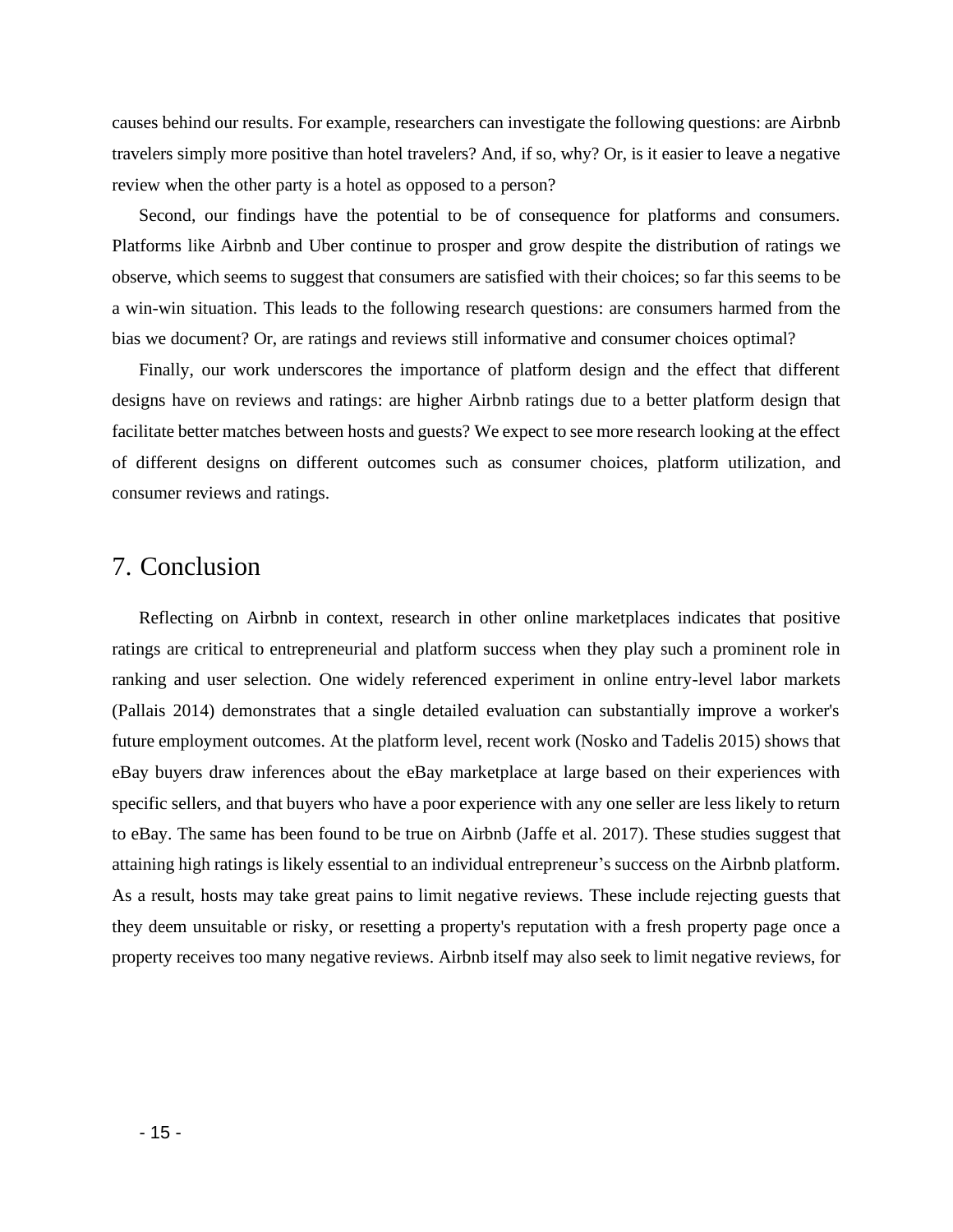example by adding frictions to make it harder for users to provide a low rating, or by removing negative reviews.<sup>13</sup> We look forward to exploring these and other possible explanations in our future work.

<sup>13</sup> See, for example, [https://qz.com/1333242/airbnb-reviews/.](https://qz.com/1333242/airbnb-reviews/)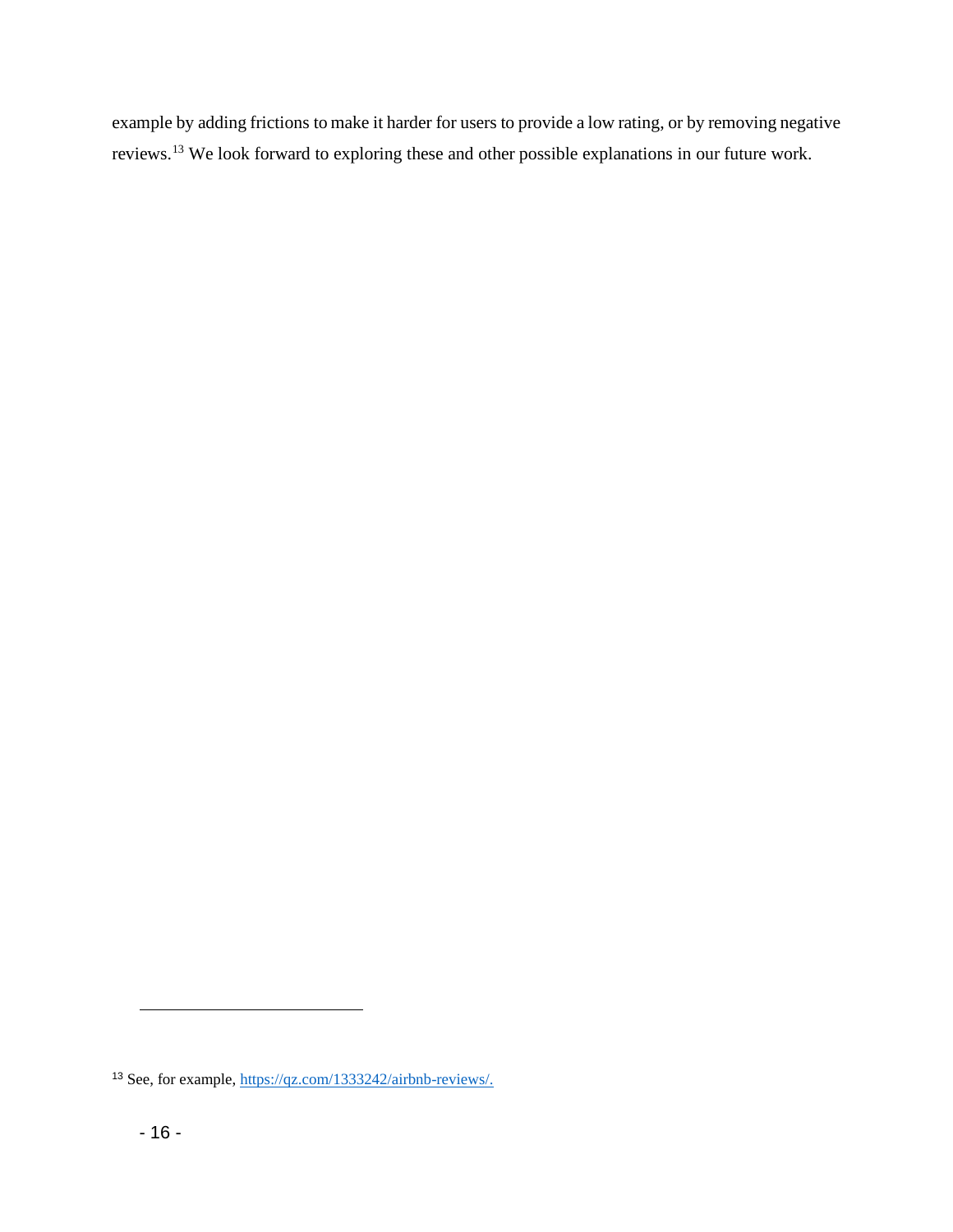### **References**

Bolton, Gary, Ben Greiner, Axel Ockenfels. 2013. Engineering trust: reciprocity in the production of reputation information. Management Science 59(2) 265-285.

Cabral, Luis, Ali Hortacsu. 2010. The dynamics of seller reputation: Evidence from eBay. The Journal of Industrial Economics 58(1) 54-78.

Chevalier, Judith A., Dina Mayzlin. 2006. The effect of word of mouth on sales: Online book reviews. Journal of Marketing Research 43(3) 345-354.

Dellarocas, Chrysanthos, Charles A. Wood. 2008. The sound of silence in online feedback: Estimating trading risks in the presence of reporting bias. Management Science 54(3) 460-476.

Fradkin, Andrey, Elena Grewal, and David Holtz. 2019. Reciprocity in two-sided reputation systems: Evidence from an experiment on Airbnb. Working paper.

He, Sherry, Brett Hollenbeck, and Davide Proserpio. "The Market for Fake Reviews." Available at SSRN (2020).

Hollenbeck, Brett, Sridhar Moorthy, and Davide Proserpio. 2019. Advertising strategy in the presence of reviews: An empirical analysis. Marketing Science 38(5) 793-811.

Hu, Nan, Jie Zhang, Paul A. Pavlou. 2009. Overcoming the j-shaped distribution of product reviews. Communications of the ACM 52(10) 144-147.

Jaffe, Sonia, Peter Coles, Steven Levitt, Igor Popov. 2017. Quality externalities on platforms: The case of Airbnb. Working paper.

Li, Xinxin, Lorin M. Hitt. 2008. Self-selection and information role of online product reviews. Information Systems Research 19(4) 456-474.

Luca, Michael. 2016. Reviews, reputation, and revenue: The case of yelp.com. Tech. rep., Harvard Business School.

Luca, Michael, Georgios Zervas. 2016. Fake it till you make it: Reputation, competition, and yelp review fraud. Management Science 62(12) 3412-3427.

Mayzlin, Dina, Yaniv Dover, Judith Chevalier. 2014. Promotional reviews: An empirical investigation of online review manipulation. American Economic Review 104(8) 2421-2455.

Muchnik, Lev, Sinan Aral, Sean J. Taylor. 2013. Social influence bias: A randomized experiment. Science 341(6146) 647-651.

Nosko, Chris, Steven Tadelis. 2015. The limits of reputation in platform markets: An empirical analysis and field experiment. Tech. rep., National Bureau of Economic Research.

Pallais, Amanda. 2014. Inefficient hiring in entry-level labor markets. American Economic Review 104(11) 3565-3599.

- 17 -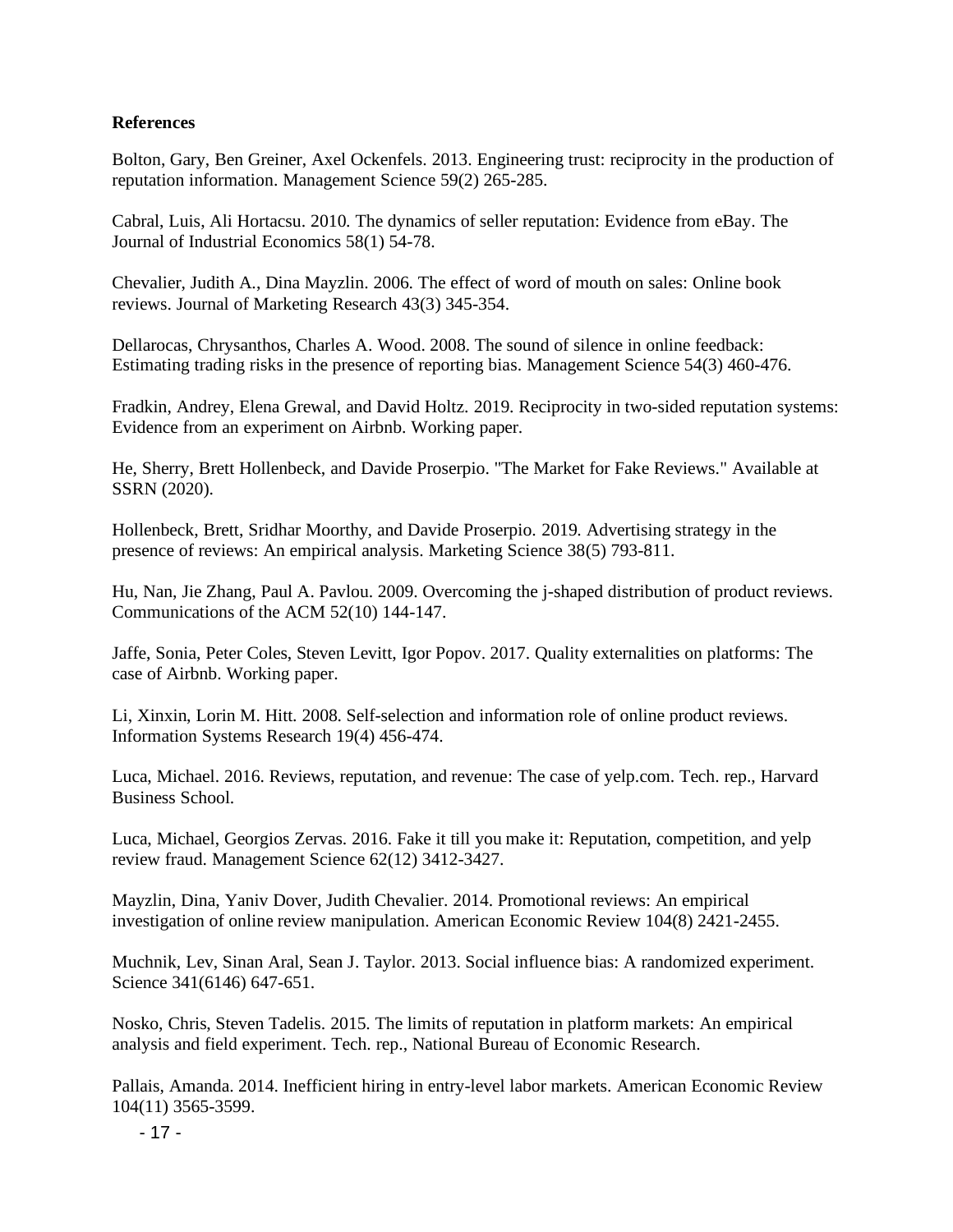Proserpio, Davide, Wendy Xu, Georgios Zervas. 2018. You get what you give: theory and evidence of reciprocity in the sharing economy. Quantitative Marketing and Economics 16(4) 371-407.

Salganik, Matthew J., Peter Sheridan Dodds, Duncan J. Watts. 2006. Experimental study of inequality and unpredictability in an artificial cultural market. Science 311(5762) 854-856.

Shani, Guy, Asela Gunawardana. 2010. Evaluating recommendation systems. F. Ricci, L. Rokach, B. Shapira, P. B. Kantor, eds., Recommender Systems Handbook. Springer, 257-297.

Sun, Mingxuan, Guy Lebanon, Kevyn Collins-Thompson. 2010. Visualizing differences in web search algorithms using the expected weighted Hoeffding distance. WWW 2010 931-940.

Zervas, Georgios, Davide Proserpio, John W. Byers. 2017. The rise of the sharing economy: Estimating the impact of Airbnb on the hotel industry. Journal of Marketing Research 54(5) 687-705.

Zhang, Kaifu, Miklos Sarvary. 2014. Differentiation with user-generated content. Management Science 61(4) 898-914.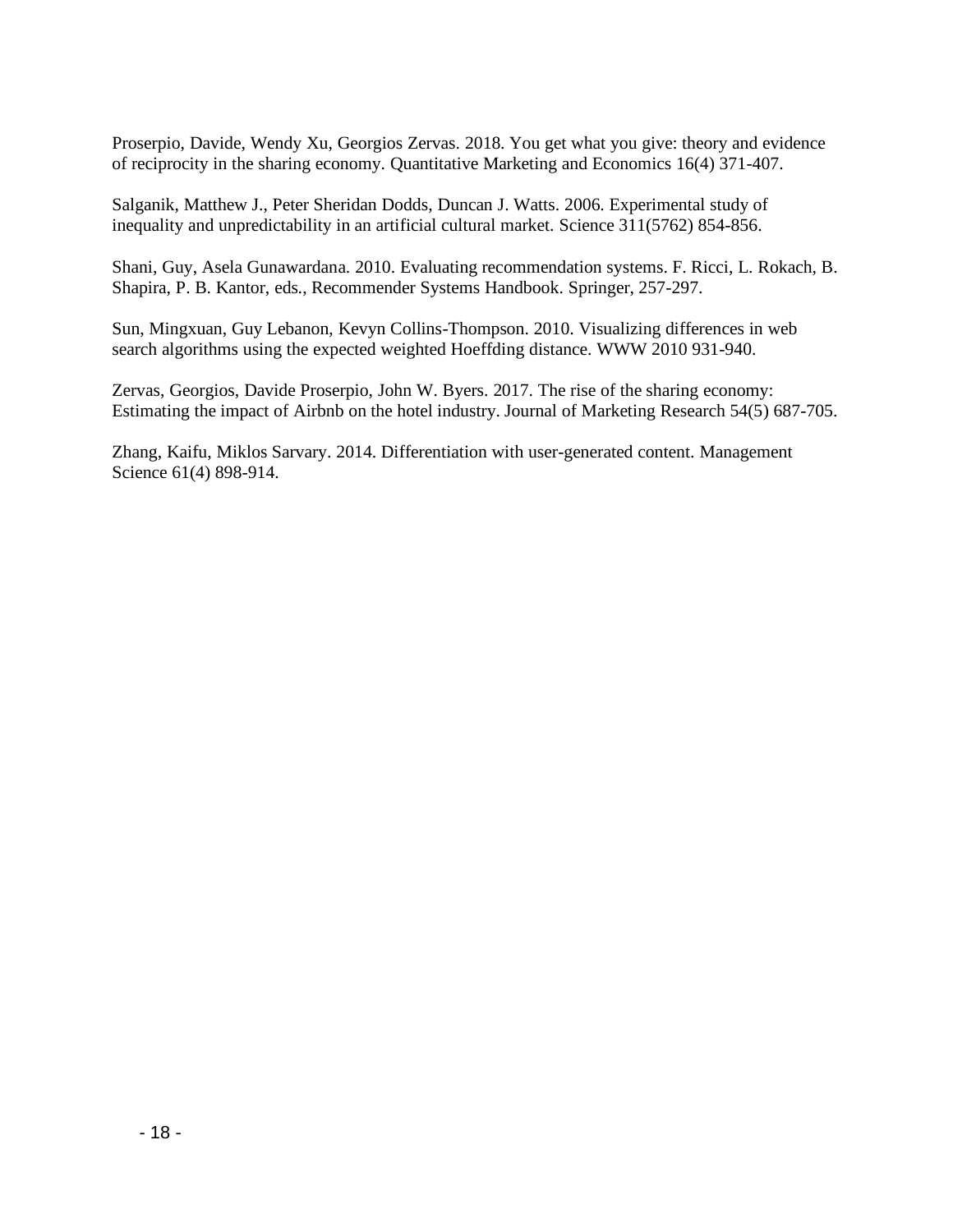

Figure 1: Distribution of property ratings on Airbnb and TripAdvisor in 2015 (left) and in 2018 (right). The dotted lines show the distribution means.



Figure 2: Distribution of Airbnb property ratings by accommodation type in 2015 and 2018.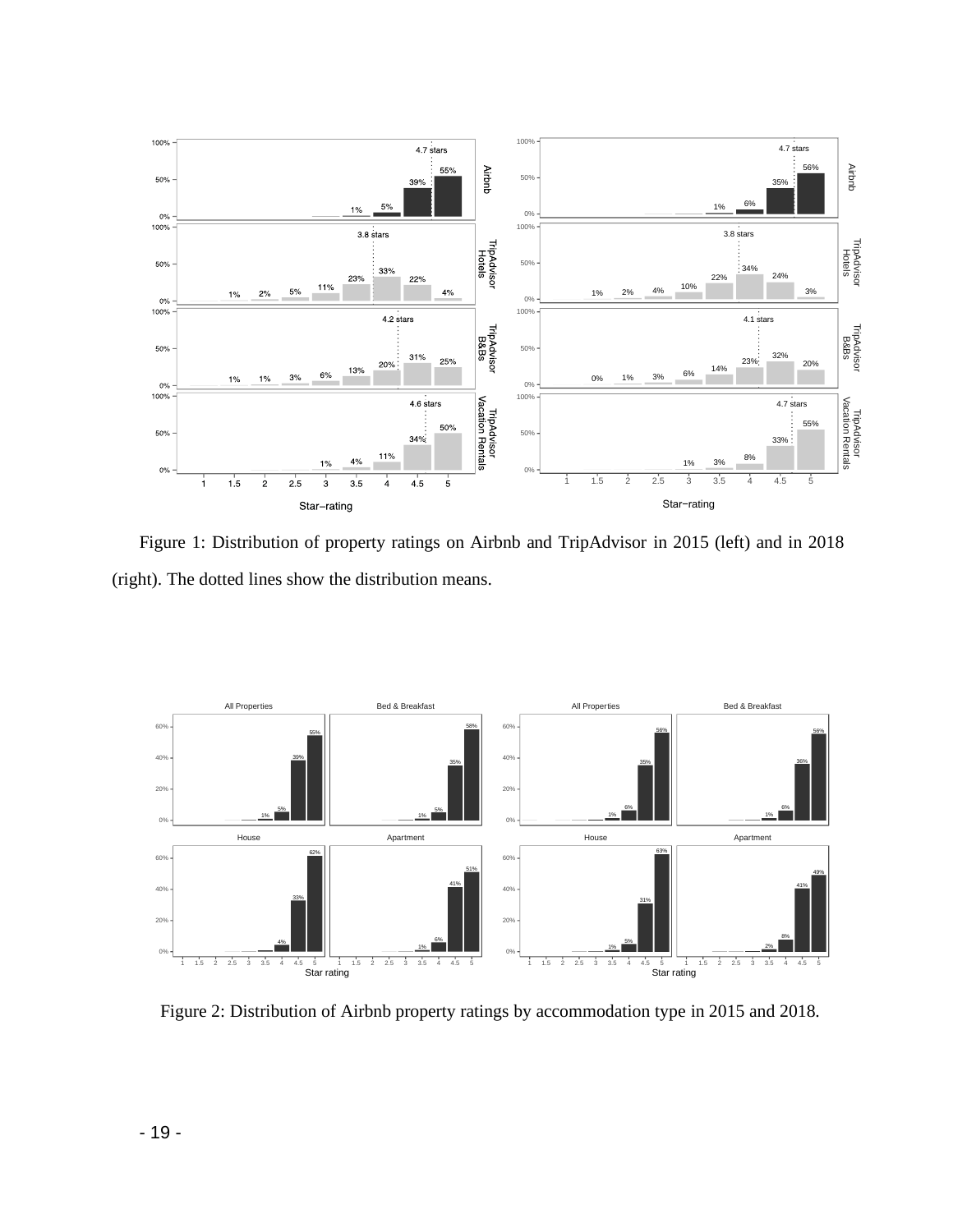

Figure 3: Distribution of Airbnb and TripAdvisor property ratings by US market in 2015 and in 2018 (right).



Figure 4: The distribution of ratings for properties cross-listed on both Airbnb and TripAdvisor in 2015 (left) and 2018 (right). The dotted lines show the distribution means.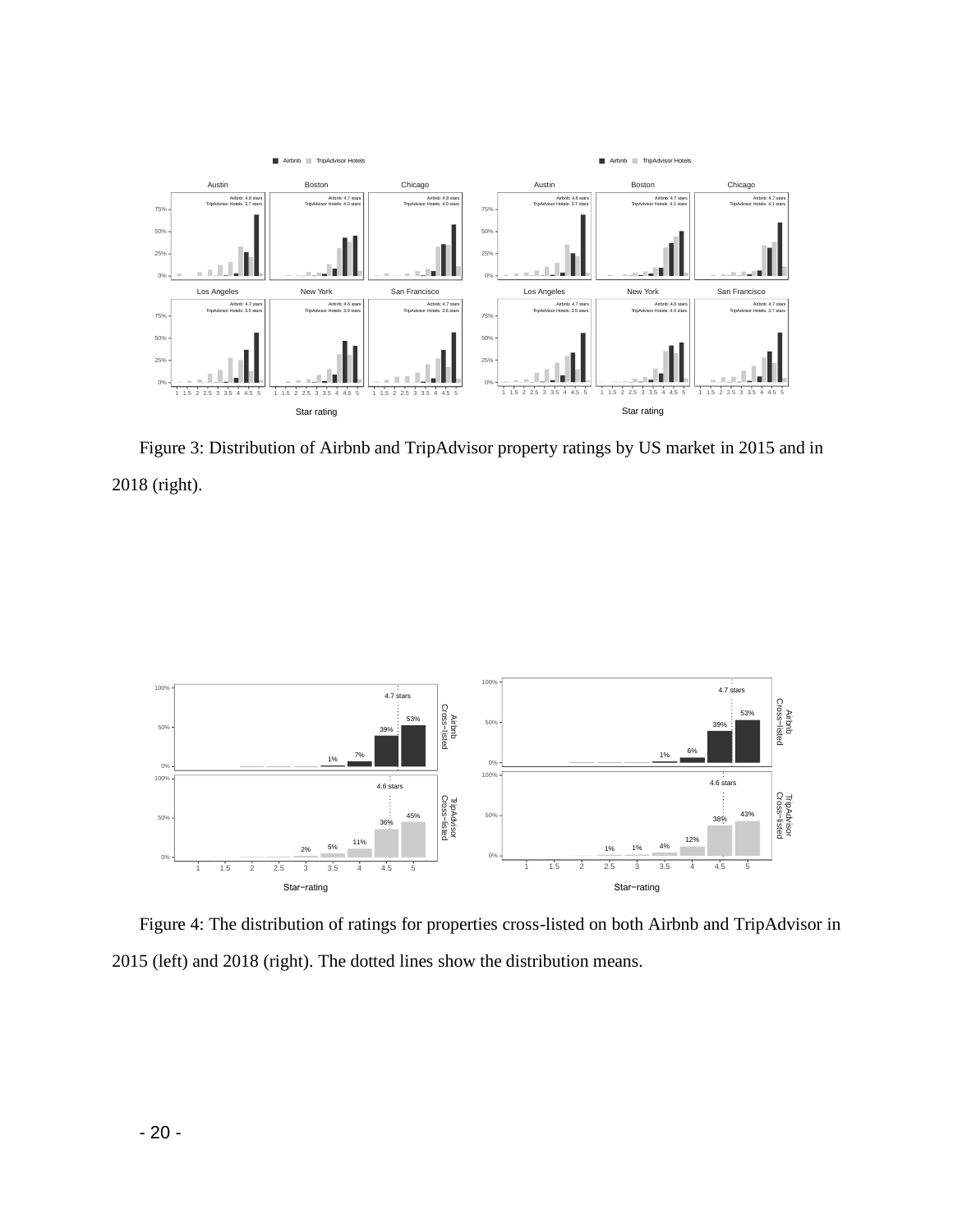|                                            | Airbnb           | TripAdvisor                    |
|--------------------------------------------|------------------|--------------------------------|
| Properties listed                          | Vacation rentals | Hotels, B&Bs, Vacation rentals |
| Reservations                               | On Airbnb        | Anywhere                       |
| Reputation system                          | <b>Bilateral</b> | Unilateral                     |
| Who can write reviews Users with a booking |                  | Everyone                       |
| Sign-in required                           | <b>Yes</b>       | $\rm No$                       |
| Display avg. ratings                       | After 3 reviews  | Always                         |
| Indivudual review rating                   | N <sub>o</sub>   | Yes                            |
| Review responses                           | Starting 2017    | Starting 2009                  |

Table 1: Comparing Airbnb and TripAdvisor platforms and their reputation system.

Table 2: The relationship between Airbnb and TripAdvisor star-ratings in 2015.

|                      | $\left( 1\right)$     | 2)                    | $\left( 3\right)$     |
|----------------------|-----------------------|-----------------------|-----------------------|
| TripAdvisor Ratings  | $0.275***$<br>(15.88) | $0.244***$<br>(13.45) | $0.238***$<br>(12.82) |
| City Dummies         | No                    | $\operatorname{Yes}$  | Yes                   |
| <b>Price Dummies</b> | No                    | $\rm No$              | $\operatorname{Yes}$  |
| Ν                    | 2234                  | 2234                  | 2234                  |
| $R^2$                | 0.18                  | 0.55                  | 0.55                  |
| Adj. $R^2$           | 0.17                  | 0.22                  | 0.22                  |

 $\it Note\rm:$  The dependent variable is the Airbnb star-rating of each linked property. Significance levels: \* p<0.1, \*\* p<0.05, \*\*\* p<0.01.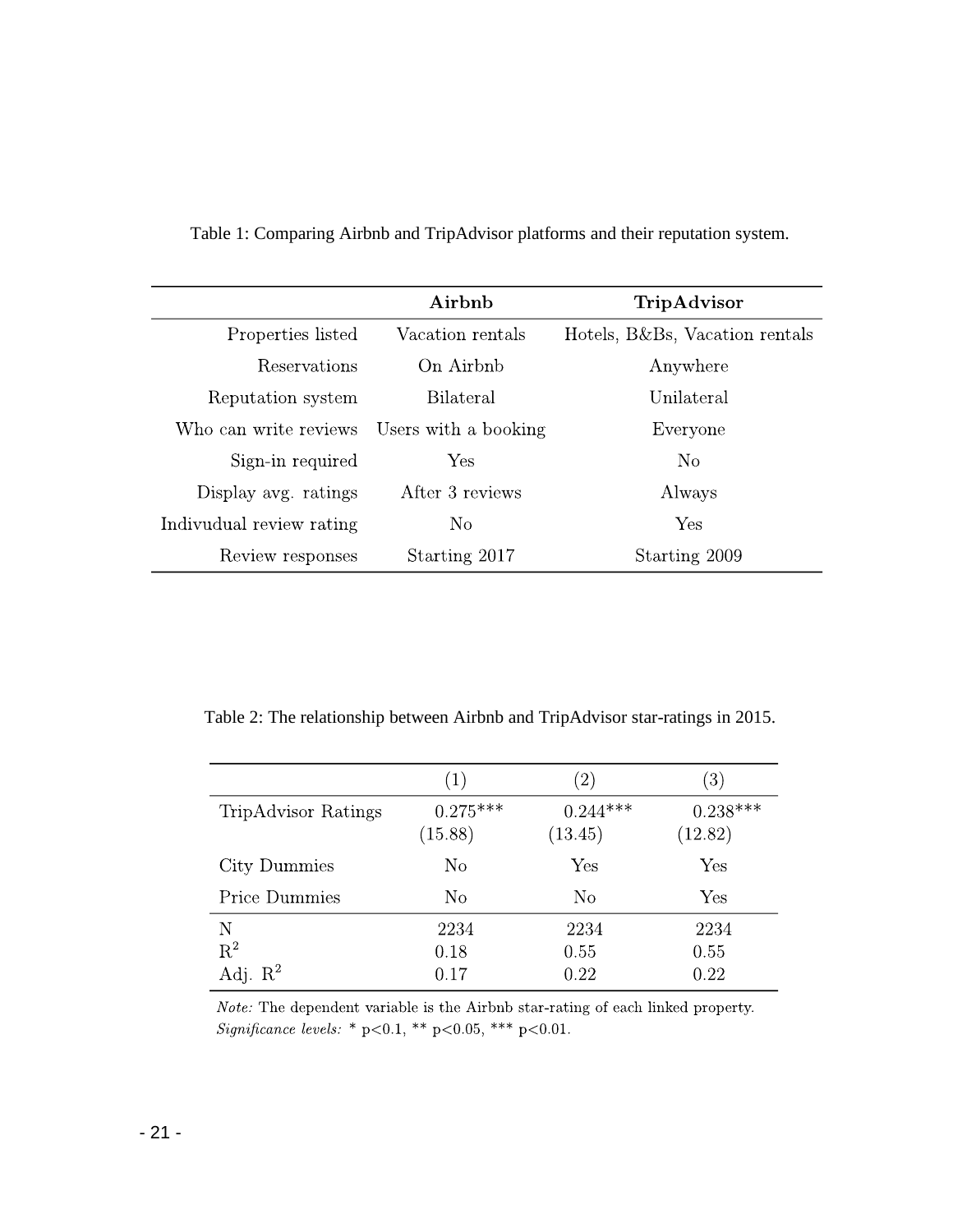|                      | $\left( 1\right)$     | $\left( 2\right)$    | $\left( 3\right)$    |
|----------------------|-----------------------|----------------------|----------------------|
| TripAdvisor Ratings  | $0.309***$<br>(17.82) | $0.227***$<br>(9.78) | $0.221***$<br>(9.39) |
| City Dummies         | $\rm No$              | Yes                  | Yes                  |
| <b>Price Dummies</b> | $\rm No$              | $\rm No$             | Yes                  |
| N                    | 1843                  | 1843                 | 1843                 |
| $R^2$                | 0.21                  | 0.63                 | 0.63                 |
| Adj. $\mathbb{R}^2$  | 0.21                  | 0.24                 | 0.24                 |

Table 3: The relationship between Airbnb and TripAdvisor star-ratings in 2018.

 $Note:$  The dependent variable is the Airbnb star-rating of each linked property.  $\label{eq:3} Significance~levels:~^*~\text{p<0.1},~^{**}~\text{p<0.05},~^{***}~\text{p<0.01}.$ 

Table 4: TripAdvisor vs. Airbnb ranks correlation for cross-listed properties in 2015 and 2018.

|             | 2015 | -2018 |
|-------------|------|-------|
| Los Angeles | 0.33 | 0.38  |
| Miami       | 0.23 | 0.33  |
| New York    | 0.21 | 0.18  |
| San Diego   | 0.05 | 0.25  |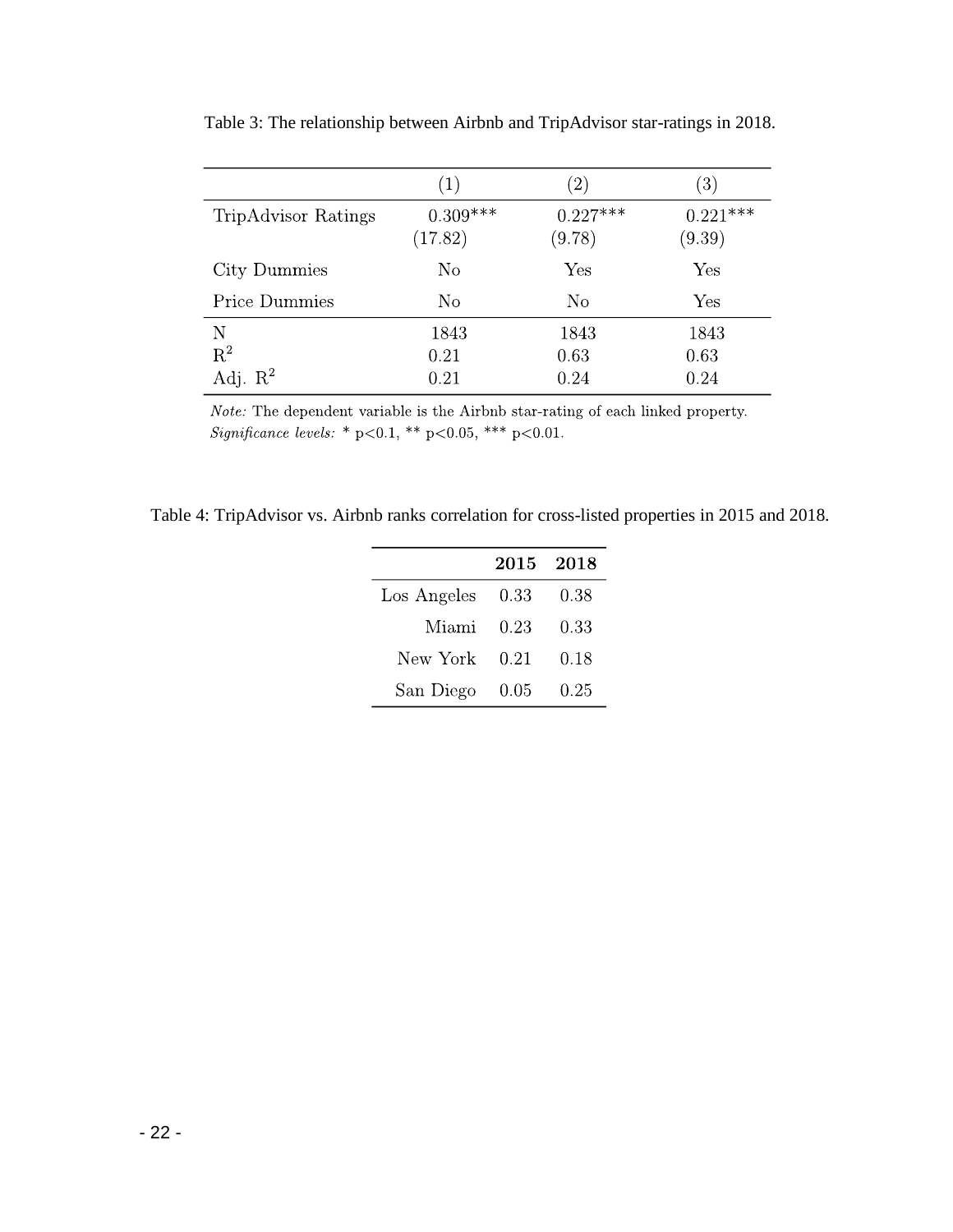# Web Appendix

In this Appendix, we test the robustness of our findings by reporting additional results using different subsets of our datasets.

In Figure 5, we replicate Figure 4 in the paper, using the 1,248 pairs of properties common across the 2015 and 2018 datasets. Results are similar to those reported in the paper.



Figure 5: The distribution of ratings for properties cross-listed on both Airbnb and TripAdvisor in 2015 (left) and 2018 (right) using cross-listed properties that exist both in 2015 and 2018. The dotted lines show the distribution means.

To reduce concerns about whether Airbnb listings are indeed active and received reviews after 2015, in Figure 6 we replicate the right panel of Figure 5 above, using Airbnb listings that received at least one review in 2017 (which leaves us with 828 cross-listed pairs).<sup>14</sup> Again, results continue to hold.

<sup>&</sup>lt;sup>14</sup> We obtain similar results using listings with at least 1 review in 2018.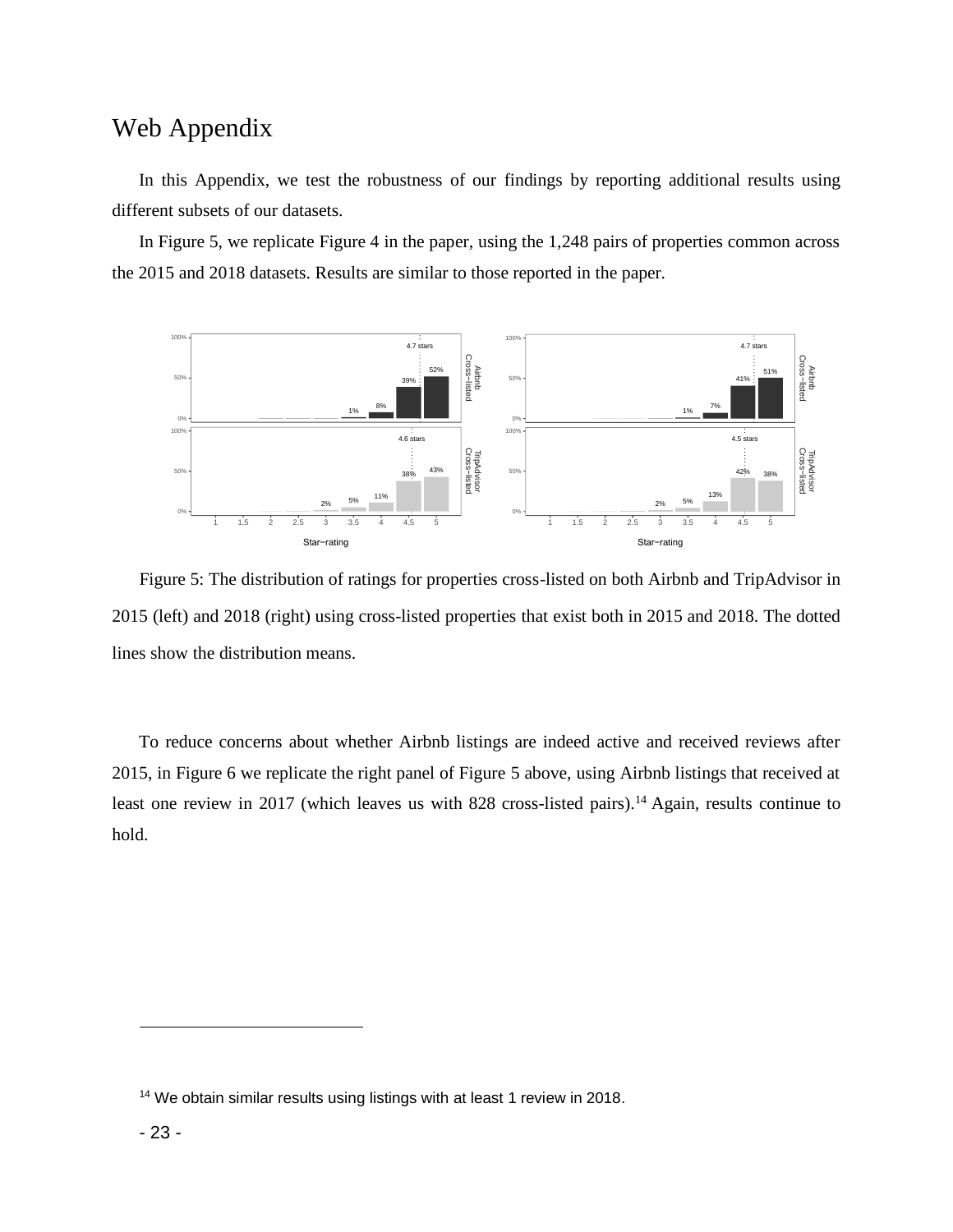

Figure 6: The distribution of ratings for properties cross-listed on both Airbnb and TripAdvisor in 2018 using only properties with at least a review in 2017. The dotted lines show the distribution means.

Finally, in Figure 7 we replicate the top panel of Figure 1, using listings that received at least one review in 2016, 2017, and 2018. We find that results are similar to those reported in the paper and that, if anything, Airbnb ratings seems to become slightly more positive over time.